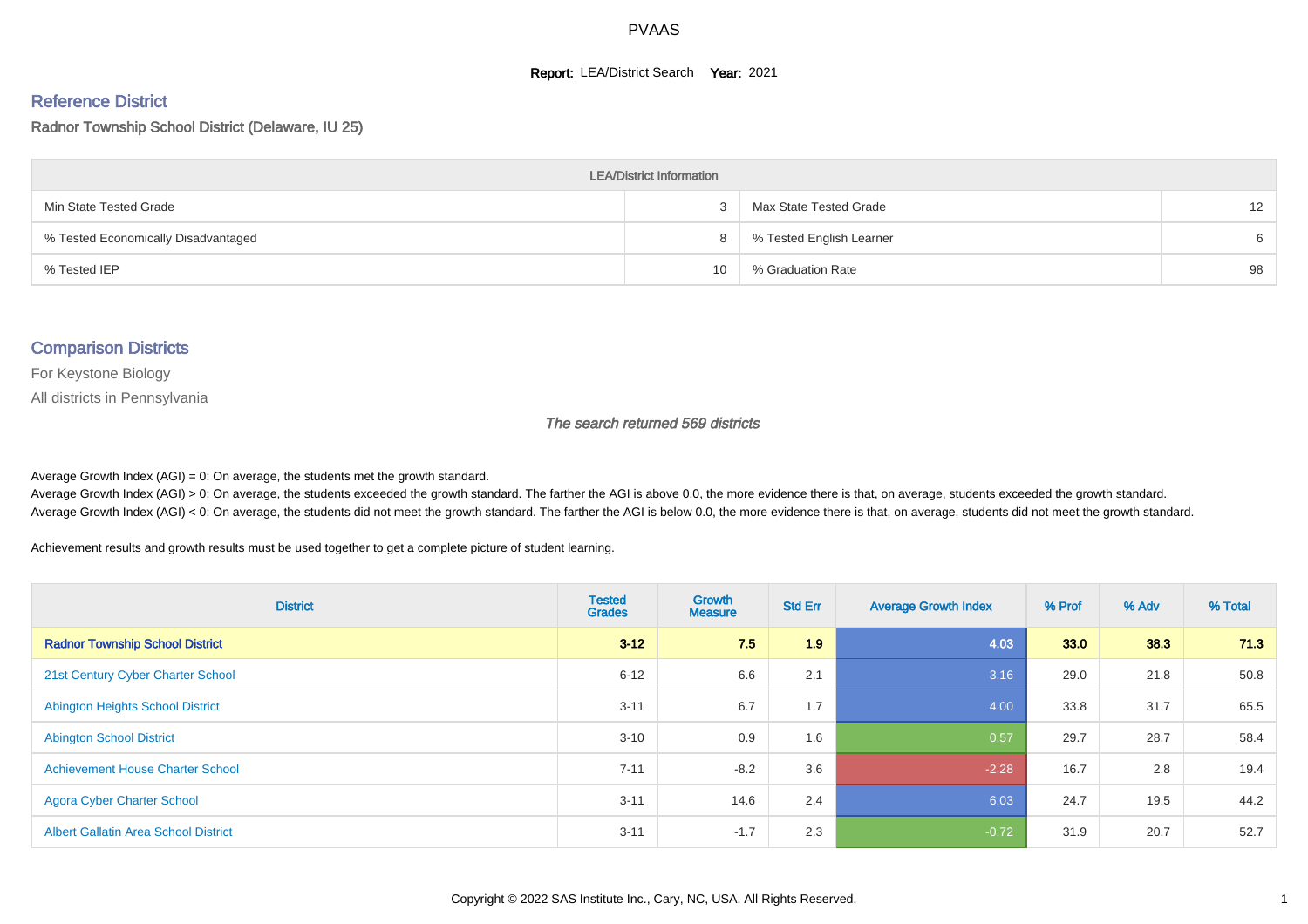| <b>District</b>                          | <b>Tested</b><br><b>Grades</b> | <b>Growth</b><br><b>Measure</b> | <b>Std Err</b> | <b>Average Growth Index</b> | % Prof | % Adv   | % Total |
|------------------------------------------|--------------------------------|---------------------------------|----------------|-----------------------------|--------|---------|---------|
| <b>Radnor Township School District</b>   | $3 - 12$                       | 7.5                             | 1.9            | 4.03                        | 33.0   | 38.3    | 71.3    |
| <b>Aliquippa School District</b>         | $3 - 11$                       | $-20.0$                         | 3.6            | $-5.54$                     | 1.7    | $0.0\,$ | 1.7     |
| <b>Allegheny Valley School District</b>  | $3 - 11$                       | $-1.9$                          | 3.9            | $-0.48$                     | 31.8   | 11.4    | 43.2    |
| Allegheny-Clarion Valley School District | $3 - 10$                       | 12.3                            | 4.1            | 3.03                        | 33.3   | 19.0    | 52.4    |
| <b>Allentown City School District</b>    | $3-12$                         | $-16.9$                         | 1.4            | $-12.37$                    | 5.9    | 0.4     | 6.3     |
| <b>Altoona Area School District</b>      | $3-12$                         | 0.1                             | 1.5            | 0.07                        | 29.0   | 13.8    | 42.8    |
| Ambridge Area School District            | $3 - 12$                       | $-19.4$                         | 2.5            | $-7.64$                     | 23.2   | 5.6     | 28.9    |
| <b>Annville-Cleona School District</b>   | $3 - 12$                       | 1.1                             | 2.4            | 0.45                        | 34.8   | 13.6    | 48.5    |
| <b>Antietam School District</b>          | $3 - 10$                       | $-9.5$                          | 3.7            | $-2.57$                     | 20.9   | 1.5     | 22.4    |
| <b>Apollo-Ridge School District</b>      | $3 - 12$                       | 9.5                             | 3.0            | 3.23                        | 34.0   | 9.4     | 43.4    |
| <b>Armstrong School District</b>         | $3 - 11$                       | $9.8\,$                         | 1.6            | 6.22                        | 32.8   | 24.6    | 57.4    |
| Aspira Bilingual Cyber Charter School    | $3 - 11$                       | 5.1                             | 5.8            | 0.87                        | 4.8    | 0.0     | 4.8     |
| <b>Athens Area School District</b>       | $3 - 11$                       | 2.6                             | 2.3            | 1.11                        | 34.9   | 12.3    | 47.3    |
| <b>Austin Area School District</b>       | $3 - 11$                       | 2.6                             | 6.0            | 0.43                        | 25.0   | 18.8    | 43.8    |
| <b>Avella Area School District</b>       | $3 - 12$                       | 1.6                             | 4.7            | 0.34                        | 34.8   | 7.2     | 42.0    |
| <b>Avon Grove Charter School</b>         | $3 - 11$                       | 9.8                             | 3.1            | 3.18                        | 32.4   | 26.0    | 58.4    |
| <b>Avon Grove School District</b>        | $3 - 10$                       | 7.6                             | 1.4            | 5.29                        | 33.7   | 33.2    | 67.0    |
| <b>Avonworth School District</b>         | $3 - 10$                       | $-6.2$                          | 2.3            | $-2.68$                     | 35.9   | 14.1    | 50.0    |
| <b>Bald Eagle Area School District</b>   | $3 - 11$                       | 7.6                             | 2.5            | 3.00                        | 31.6   | 15.6    | 47.3    |
| <b>Baldwin-Whitehall School District</b> | $3 - 11$                       | $-5.5$                          | 1.9            | $-2.93$                     | 32.0   | 14.7    | 46.7    |
| <b>Bangor Area School District</b>       | $3 - 12$                       | $-1.2$                          | 2.0            | $-0.60$                     | 25.8   | 12.7    | 38.5    |
| <b>Beaver Area School District</b>       | $3 - 10$                       | $-3.0$                          | 2.5            | $-1.16$                     | 25.8   | 27.8    | 53.6    |
| <b>Bedford Area School District</b>      | $3 - 11$                       | 6.4                             | 2.4            | 2.68                        | 31.0   | 20.6    | 51.6    |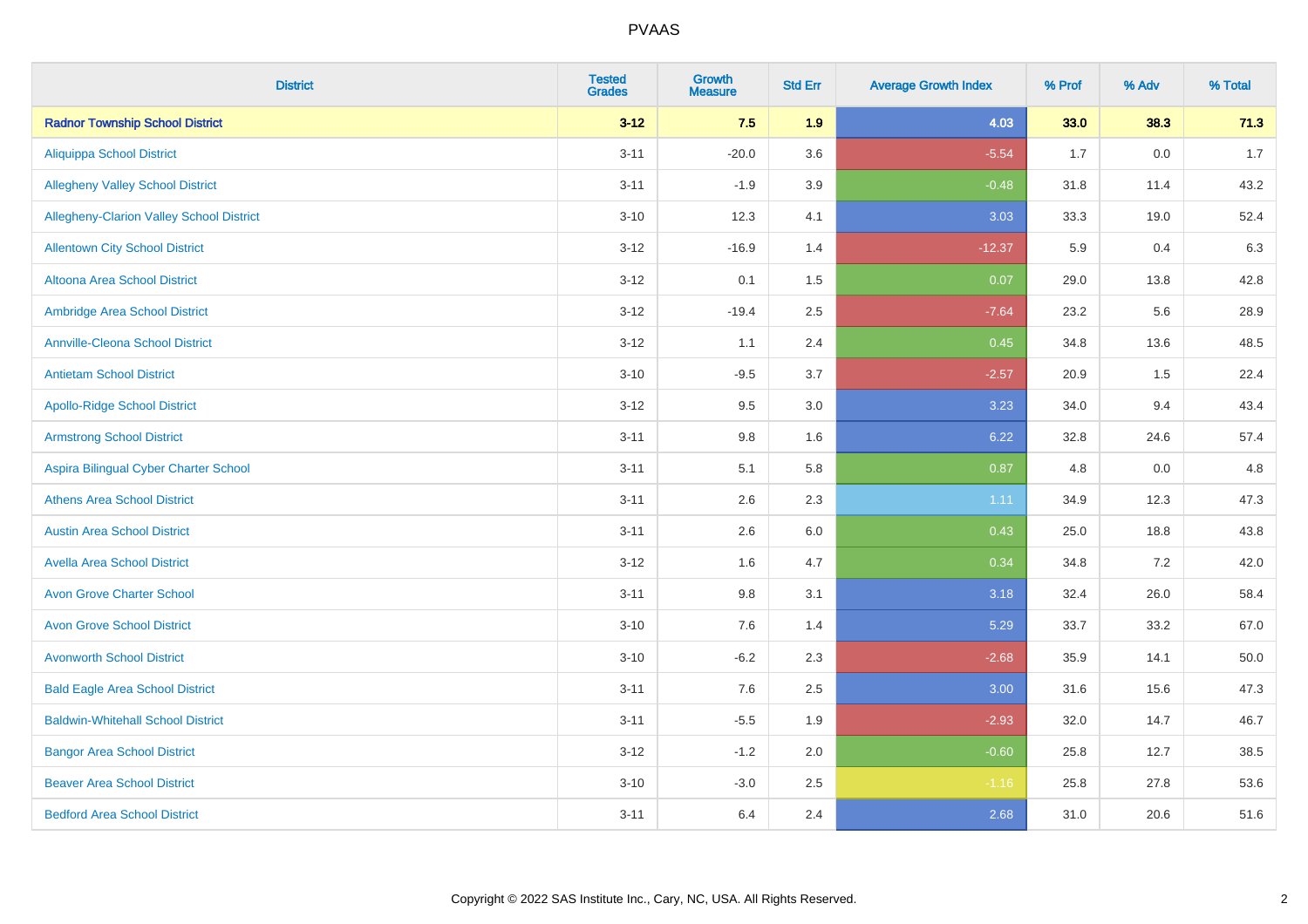| <b>District</b>                              | <b>Tested</b><br><b>Grades</b> | <b>Growth</b><br><b>Measure</b> | <b>Std Err</b> | <b>Average Growth Index</b> | % Prof | % Adv | % Total |
|----------------------------------------------|--------------------------------|---------------------------------|----------------|-----------------------------|--------|-------|---------|
| <b>Radnor Township School District</b>       | $3 - 12$                       | 7.5                             | 1.9            | 4.03                        | 33.0   | 38.3  | 71.3    |
| <b>Belle Vernon Area School District</b>     | $3 - 11$                       | 11.1                            | 2.3            | 4.88                        | 31.6   | 25.4  | 57.1    |
| <b>Bellefonte Area School District</b>       | $3 - 11$                       | 6.7                             | 2.0            | 3.34                        | 28.8   | 21.5  | 50.2    |
| <b>Bellwood-Antis School District</b>        | $3 - 10$                       | 3.5                             | 2.8            | 1.24                        | 40.9   | 19.4  | 60.2    |
| <b>Belmont Charter School</b>                | $3 - 10$                       | 2.2                             | 3.4            | 0.64                        | 5.3    | 1.8   | 7.0     |
| <b>Bensalem Township School District</b>     | $3 - 11$                       | 1.0                             | 1.6            | 0.63                        | 24.3   | 10.7  | 34.9    |
| <b>Benton Area School District</b>           | $3 - 10$                       | 8.1                             | 4.0            | 2.01                        | 35.7   | 28.6  | 64.3    |
| <b>Bentworth School District</b>             | $3 - 11$                       | 7.0                             | 3.0            | 2.36                        | 26.6   | 17.0  | 43.6    |
| <b>Berlin Brothersvalley School District</b> | $3 - 11$                       | 19.6                            | 4.0            | 4.93                        | 28.3   | 41.3  | 69.6    |
| <b>Bermudian Springs School District</b>     | $3 - 11$                       | 2.5                             | 2.4            | 1.05                        | 31.8   | 23.5  | 55.3    |
| <b>Berwick Area School District</b>          | $3 - 11$                       | $-6.9$                          | 2.4            | $-2.84$                     | 22.3   | 11.5  | 33.8    |
| <b>Bethel Park School District</b>           | $3 - 11$                       | $-4.4$                          | 1.7            | $-2.62$                     | 40.1   | 27.3  | 67.4    |
| <b>Bethlehem Area School District</b>        | $3 - 11$                       | $-4.5$                          | 1.1            | $-3.91$                     | 20.4   | 11.3  | 31.7    |
| <b>Bethlehem-Center School District</b>      | $3 - 10$                       | 2.1                             | 3.5            | 0.59                        | 32.3   | 4.6   | 36.9    |
| <b>Big Beaver Falls Area School District</b> | $3 - 11$                       | $-17.9$                         | 2.8            | $-6.27$                     | 9.4    | 2.8   | 12.2    |
| <b>Big Spring School District</b>            | $3 - 11$                       | $-9.8$                          | 2.3            | $-4.32$                     | 23.6   | 12.9  | 36.5    |
| <b>Blackhawk School District</b>             | $3 - 11$                       | 2.0                             | 2.3            | 0.87                        | 34.6   | 20.7  | 55.3    |
| <b>Blacklick Valley School District</b>      | $3 - 11$                       | $-0.9$                          | 3.9            | $-0.23$                     | 7.7    | 7.7   | 15.4    |
| <b>Blairsville-Saltsburg School District</b> | $3 - 11$                       | $-7.5$                          | 2.8            | $-2.67$                     | 20.1   | 8.2   | 28.3    |
| <b>Bloomsburg Area School District</b>       | $3 - 10$                       | 4.3                             | 3.4            | 1.26                        | 36.5   | 20.6  | 57.1    |
| <b>Blue Mountain School District</b>         | $3 - 10$                       | 12.2                            | 2.1            | 5.81                        | 30.7   | 26.1  | 56.8    |
| <b>Blue Ridge School District</b>            | $3 - 11$                       | 8.3                             | 3.7            | 2.24                        | 29.6   | 9.3   | 38.9    |
| <b>Boyertown Area School District</b>        | $3 - 11$                       | $-2.9$                          | 1.4            | $-2.06$                     | 30.8   | 22.6  | 53.4    |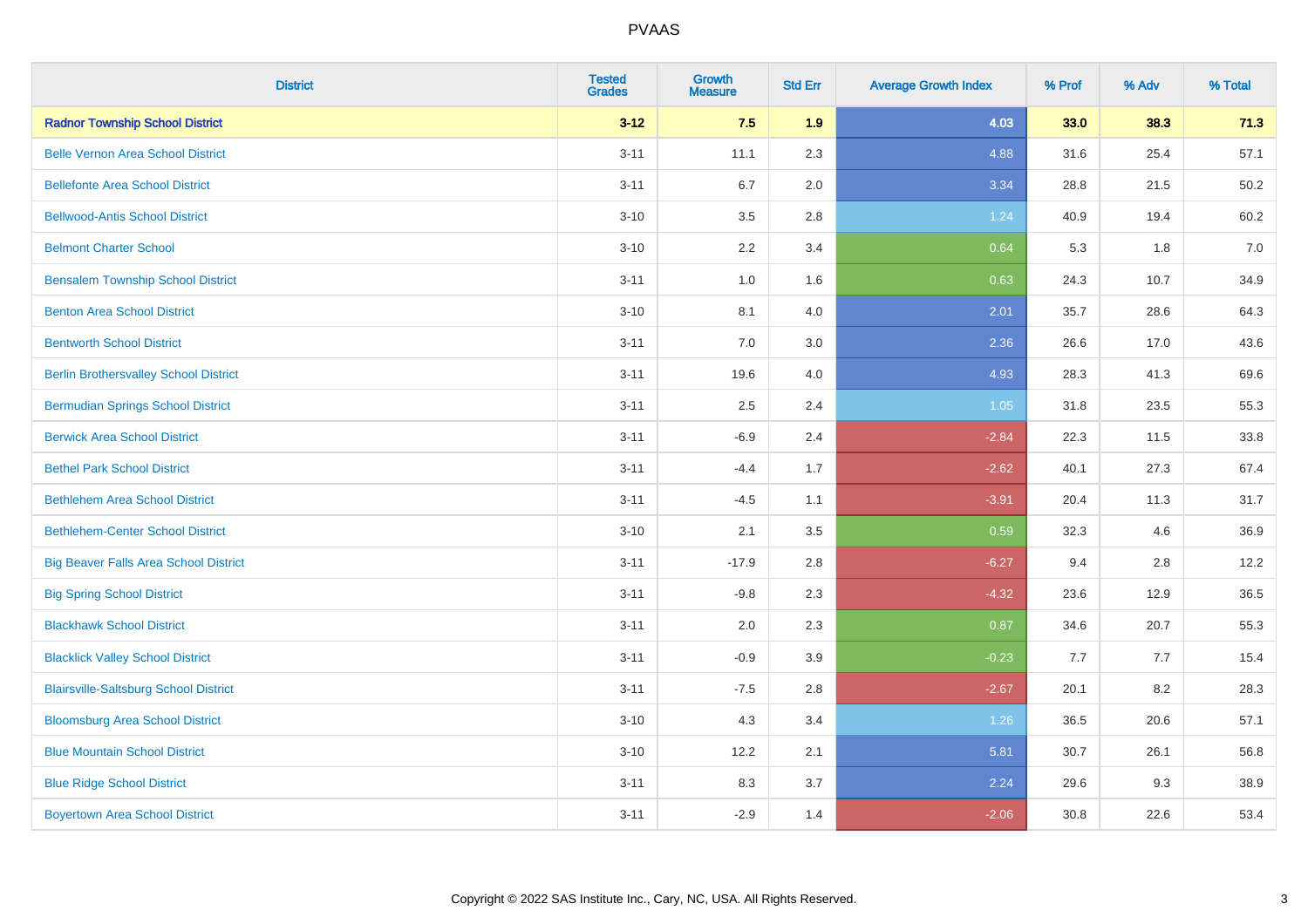| <b>District</b>                                 | <b>Tested</b><br><b>Grades</b> | <b>Growth</b><br><b>Measure</b> | <b>Std Err</b> | <b>Average Growth Index</b> | % Prof | % Adv | % Total |
|-------------------------------------------------|--------------------------------|---------------------------------|----------------|-----------------------------|--------|-------|---------|
| <b>Radnor Township School District</b>          | $3 - 12$                       | 7.5                             | 1.9            | 4.03                        | 33.0   | 38.3  | 71.3    |
| Boys Latin Of Philadelphia Charter School       | $6 - 12$                       | $-8.0$                          | 2.7            | $-3.02$                     | 1.4    | 0.0   | 1.4     |
| <b>Bradford Area School District</b>            | $3 - 12$                       | $-1.8$                          | 2.3            | $-0.79$                     | 31.2   | 16.7  | 47.9    |
| <b>Brandywine Heights Area School District</b>  | $3 - 11$                       | 5.8                             | 2.6            | 2.27                        | 27.7   | 28.6  | 56.2    |
| <b>Brentwood Borough School District</b>        | $3 - 11$                       | 1.3                             | 3.0            | 0.44                        | 20.2   | 16.0  | 36.2    |
| <b>Bristol Borough School District</b>          | $3 - 12$                       | $-5.9$                          | 2.9            | $-2.00$                     | 27.8   | 3.3   | 31.1    |
| <b>Bristol Township School District</b>         | $3 - 11$                       | $-7.4$                          | 1.4            | $-5.32$                     | 13.8   | 4.6   | 18.4    |
| <b>Brockway Area School District</b>            | $3 - 11$                       | $-0.4$                          | 3.5            | $-0.11$                     | 41.2   | 13.8  | 55.0    |
| <b>Brookville Area School District</b>          | $3 - 11$                       | 6.8                             | 3.1            | 2.19                        | 46.1   | 14.6  | 60.7    |
| <b>Brownsville Area School District</b>         | $3 - 12$                       | 3.9                             | 3.8            | 1.04                        | 22.0   | 8.5   | 30.5    |
| <b>Bucks County Technical High School</b>       | $9 - 10$                       | $-2.9$                          | 2.2            | $-1.29$                     | 27.7   | 10.4  | 38.2    |
| <b>Burgettstown Area School District</b>        | $3 - 11$                       | $-11.2$                         | 3.2            | $-3.46$                     | 16.0   | 2.7   | 18.7    |
| <b>Burrell School District</b>                  | $3 - 11$                       | $-1.5$                          | 3.3            | $-0.44$                     | 27.8   | 17.7  | 45.6    |
| <b>Butler Area School District</b>              | $3 - 11$                       | $-14.1$                         | 1.5            | $-9.60$                     | 26.4   | 11.1  | 37.5    |
| California Area School District                 | $3 - 10$                       | $-13.7$                         | 4.5            | $-3.06$                     | 41.7   | 16.7  | 58.3    |
| <b>Cambria Heights School District</b>          | $3 - 10$                       | $-6.2$                          | 2.9            | $-2.11$                     | 25.0   | 13.0  | 38.0    |
| <b>Cameron County School District</b>           | $3 - 12$                       | $-5.0$                          | 4.4            | $-1.12$                     | 34.9   | 4.8   | 39.7    |
| <b>Camp Hill School District</b>                | $3 - 12$                       | 20.7                            | 2.9            | 7.00                        | 32.3   | 41.4  | 73.7    |
| <b>Canon-Mcmillan School District</b>           | $3 - 11$                       | $-5.0$                          | $1.5$          | $-3.25$                     | 30.8   | 28.5  | 59.3    |
| <b>Canton Area School District</b>              | $3 - 11$                       | 8.4                             | 2.9            | 2.92                        | 13.8   | 23.0  | 36.8    |
| Capital Area School for the Arts Charter School | $9 - 11$                       | 14.2                            | 4.5            | 3.13                        | 27.5   | 30.0  | 57.5    |
| <b>Carbon Career &amp; Technical Institute</b>  | $9 - 11$                       | $-9.3$                          | 3.2            | $-2.92$                     | 19.6   | 2.2   | 21.7    |
| <b>Carbondale Area School District</b>          | $3 - 10$                       | $-2.8$                          | 3.2            | $-0.87$                     | 27.5   | 2.9   | 30.4    |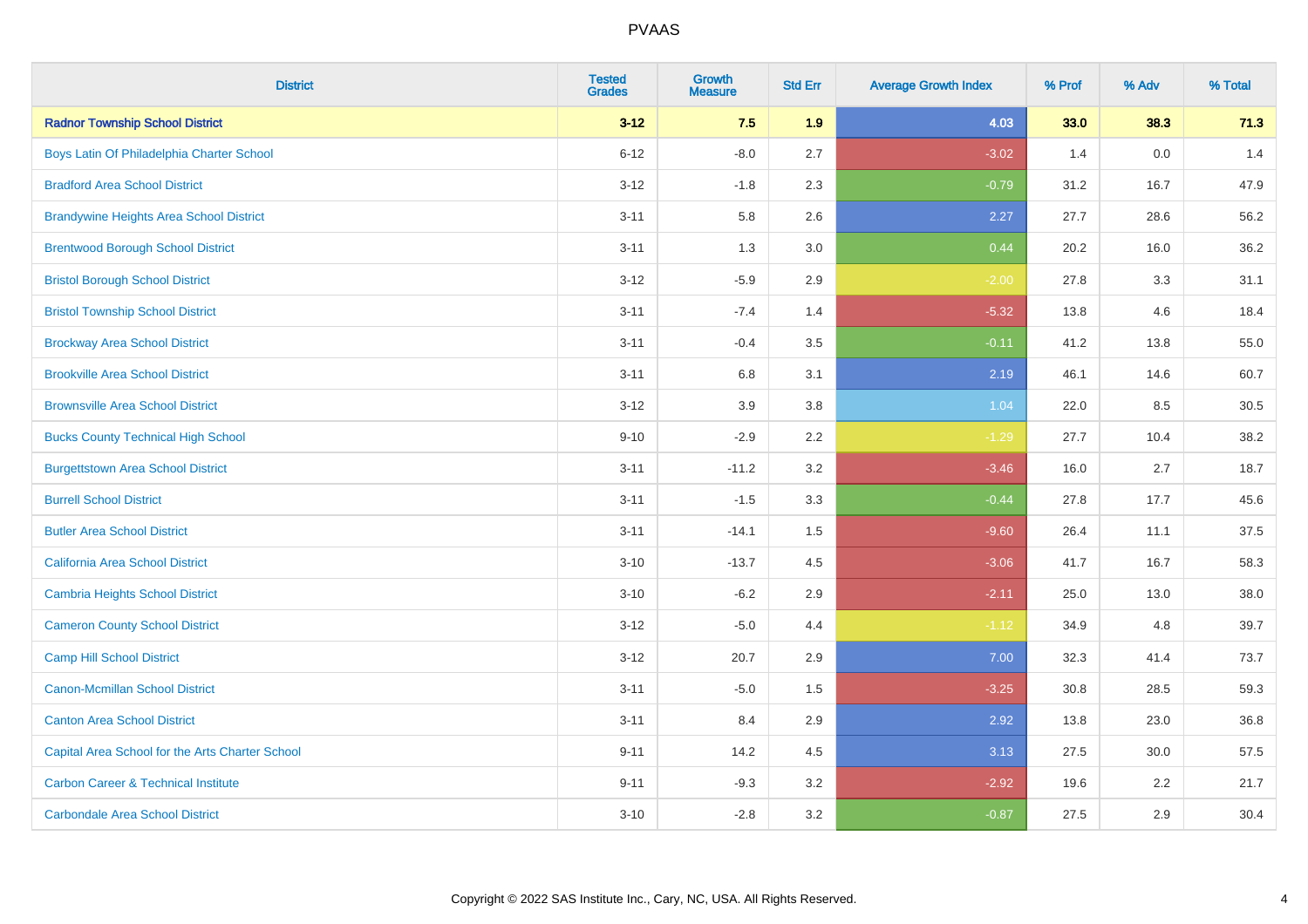| <b>District</b>                                         | <b>Tested</b><br><b>Grades</b> | <b>Growth</b><br><b>Measure</b> | <b>Std Err</b> | <b>Average Growth Index</b> | % Prof | % Adv | % Total |
|---------------------------------------------------------|--------------------------------|---------------------------------|----------------|-----------------------------|--------|-------|---------|
| <b>Radnor Township School District</b>                  | $3 - 12$                       | 7.5                             | 1.9            | 4.03                        | 33.0   | 38.3  | 71.3    |
| <b>Carlisle Area School District</b>                    | $3 - 11$                       | $-5.2$                          | 1.7            | $-2.99$                     | 28.0   | 19.3  | 47.3    |
| <b>Carlynton School District</b>                        | $3 - 11$                       | $-2.0$                          | 3.2            | $-0.62$                     | 27.9   | 5.2   | 33.1    |
| <b>Carmichaels Area School District</b>                 | $3 - 10$                       | $-7.0$                          | 3.1            | $-2.30$                     | 17.8   | 9.6   | 27.4    |
| Catasauqua Area School District                         | $3 - 12$                       | $-7.3$                          | 2.8            | $-2.58$                     | 27.1   | 11.2  | 38.3    |
| <b>Centennial School District</b>                       | $3 - 10$                       | 1.5                             | 1.5            | 0.98                        | 23.6   | 12.4  | 36.0    |
| Center For Student Learning Charter School At Pennsbury | $6 - 12$                       | $-3.3$                          | 6.0            | $-0.55$                     | 23.1   | 0.0   | 23.1    |
| <b>Central Bucks School District</b>                    | $3 - 11$                       | 15.5                            | 0.9            | 17.94                       | 34.8   | 41.4  | 76.2    |
| <b>Central Cambria School District</b>                  | $3 - 11$                       | $-12.7$                         | 2.3            | $-5.61$                     | 19.4   | 7.4   | 26.9    |
| <b>Central Columbia School District</b>                 | $3-12$                         | 0.3                             | 2.3            | 0.12                        | 25.4   | 37.6  | 63.0    |
| <b>Central Dauphin School District</b>                  | $3 - 11$                       | $-5.2$                          | 1.2            | $-4.24$                     | 29.3   | 8.7   | 38.0    |
| <b>Central Fulton School District</b>                   | $3 - 11$                       | $-13.3$                         | 3.2            | $-4.20$                     | 18.1   | 9.7   | 27.8    |
| <b>Central Greene School District</b>                   | $3 - 11$                       | $-0.4$                          | 2.5            | $-0.15$                     | 27.8   | 14.8  | 42.6    |
| <b>Central Valley School District</b>                   | $3 - 10$                       | 4.7                             | 2.6            | 1.83                        | 37.8   | 18.5  | 56.3    |
| <b>Central York School District</b>                     | $3-12$                         | 12.9                            | 1.5            | 8.64                        | 31.4   | 24.1  | 55.5    |
| <b>Chambersburg Area School District</b>                | $3 - 11$                       | $-5.6$                          | 1.3            | $-4.42$                     | 24.2   | 15.2  | 39.4    |
| <b>Charleroi School District</b>                        | $3 - 11$                       | $-4.3$                          | 2.7            | $-1.55$                     | 22.2   | 15.9  | 38.1    |
| <b>Chartiers Valley School District</b>                 | $3 - 11$                       | $-9.1$                          | 2.1            | $-4.23$                     | 20.7   | 17.4  | 38.0    |
| <b>Chartiers-Houston School District</b>                | $3 - 10$                       | $-16.5$                         | 3.5            | $-4.79$                     | 26.3   | 6.6   | 32.9    |
| <b>Cheltenham School District</b>                       | $3 - 11$                       | $-17.6$                         | 2.0            | $-8.74$                     | 24.4   | 8.3   | 32.6    |
| <b>Chester Charter Scholars Academy Charter School</b>  | $3 - 12$                       | $-6.2$                          | 3.3            | $-1.88$                     | 2.2    | 0.0   | 2.2     |
| <b>Chester-Upland School District</b>                   | $3 - 11$                       | $-3.6$                          | 2.6            | $-1.38$                     | 1.6    | 0.0   | 1.6     |
| <b>Chestnut Ridge School District</b>                   | $3 - 12$                       | 4.0                             | 2.9            | 1.38                        | 33.2   | 11.0  | 44.2    |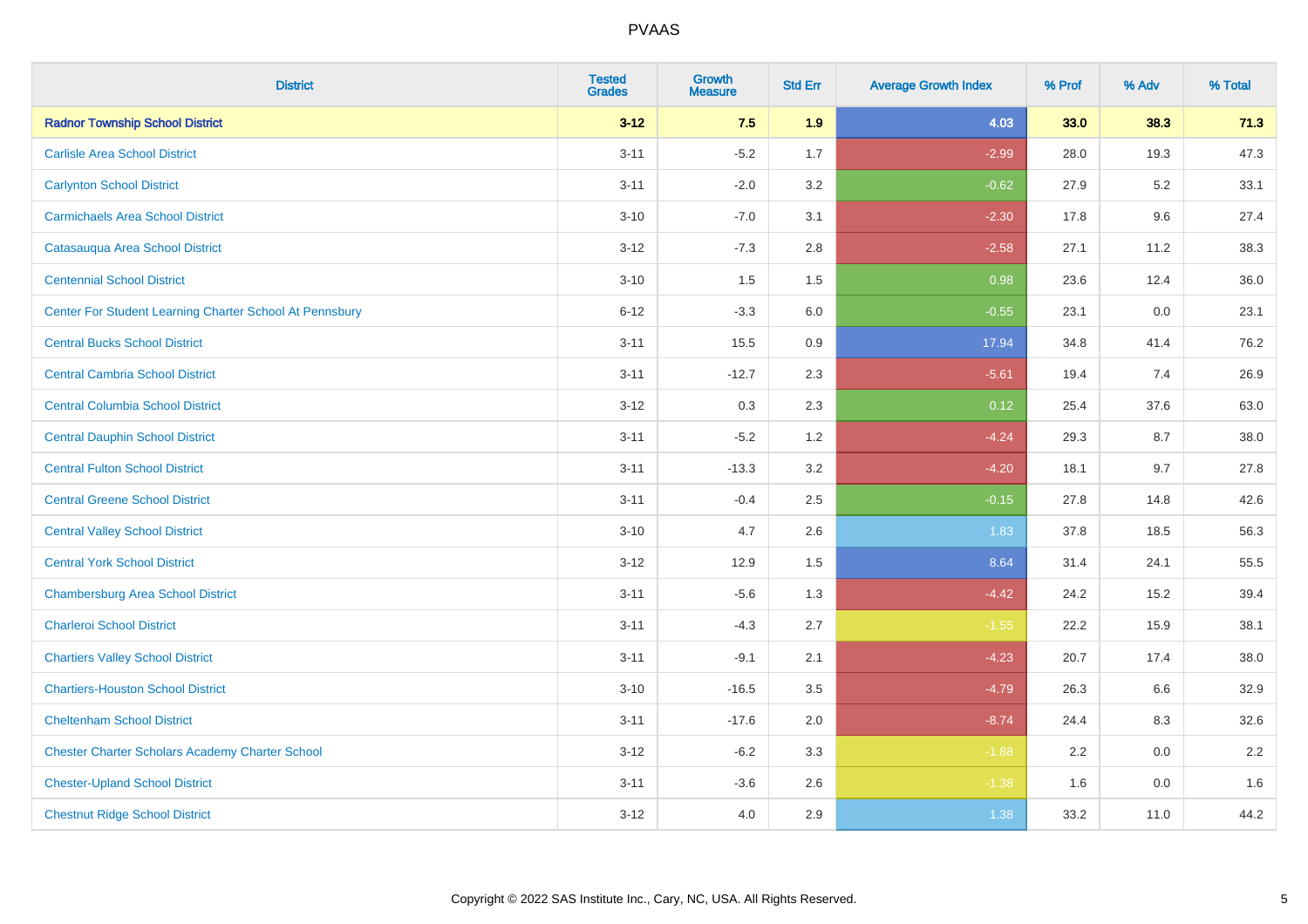| <b>District</b>                                    | <b>Tested</b><br><b>Grades</b> | <b>Growth</b><br><b>Measure</b> | <b>Std Err</b> | <b>Average Growth Index</b> | % Prof  | % Adv | % Total |
|----------------------------------------------------|--------------------------------|---------------------------------|----------------|-----------------------------|---------|-------|---------|
| <b>Radnor Township School District</b>             | $3 - 12$                       | 7.5                             | 1.9            | 4.03                        | 33.0    | 38.3  | 71.3    |
| <b>Chichester School District</b>                  | $3 - 11$                       | $-1.8$                          | 4.2            | $-0.44$                     | 40.0    | 14.0  | 54.0    |
| <b>City CHS</b>                                    | $10 - 11$                      | $-5.6$                          | 2.4            | $-2.34$                     | 15.9    | 1.5   | 17.4    |
| <b>Clairton City School District</b>               | $3 - 11$                       | $-1.6$                          | $5.0\,$        | $-0.32$                     | $3.8\,$ | 0.5   | 4.4     |
| <b>Clarion Area School District</b>                | $3 - 11$                       | 3.2                             | 3.7            | 0.88                        | 31.7    | 13.3  | 45.0    |
| <b>Clarion-Limestone Area School District</b>      | $3 - 12$                       | $-10.0$                         | 3.6            | $-2.76$                     | 28.3    | 20.0  | 48.3    |
| <b>Claysburg-Kimmel School District</b>            | $3 - 11$                       | $-1.2$                          | 5.2            | $-0.22$                     | 5.0     | 0.0   | $5.0$   |
| <b>Clearfield Area School District</b>             | $3 - 10$                       | $-1.3$                          | 3.7            | $-0.34$                     | 43.9    | 24.6  | 68.4    |
| <b>Coatesville Area School District</b>            | $3 - 11$                       | $-9.5$                          | 1.6            | $-5.81$                     | 12.8    | 3.3   | 16.2    |
| <b>Cocalico School District</b>                    | $3 - 11$                       | 12.3                            | 1.9            | 6.48                        | 28.2    | 32.3  | 60.5    |
| <b>Collegium Charter School</b>                    | $3 - 10$                       | 21.2                            | 2.6            | 8.18                        | 25.4    | 16.4  | 41.8    |
| <b>Colonial School District</b>                    | $3 - 11$                       | 22.1                            | 1.6            | 13.55                       | 27.2    | 43.5  | 70.6    |
| <b>Columbia Borough School District</b>            | $3 - 12$                       | $-1.1$                          | 3.6            | $-0.31$                     | 17.2    | 1.7   | 19.0    |
| <b>Columbia-Montour AVTS</b>                       | $9 - 10$                       | $-7.1$                          | 2.8            | $-2.52$                     | 19.5    | 3.2   | 22.7    |
| <b>Commodore Perry School District</b>             | $3 - 11$                       | $-10.4$                         | 4.5            | $-2.30$                     | 29.4    | 5.9   | 35.3    |
| <b>Commonwealth Charter Academy Charter School</b> | $3 - 10$                       | 4.2                             | 1.6            | 2.68                        | 27.0    | 15.6  | 42.5    |
| Community Academy Of Philadelphia Charter School   | $3 - 11$                       | 0.1                             | 2.6            | 0.06                        | 9.7     | 2.6   | 12.4    |
| <b>Conemaugh Township Area School District</b>     | $3 - 12$                       | 4.8                             | 3.5            | 1.39                        | 30.9    | 27.8  | 58.8    |
| <b>Conemaugh Valley School District</b>            | $3 - 12$                       | $-6.3$                          | 4.1            | $-1.54$                     | 23.7    | 5.1   | 28.8    |
| <b>Conestoga Valley School District</b>            | $3 - 11$                       | 2.4                             | 1.7            | 1.43                        | 35.0    | 23.5  | 58.5    |
| <b>Conewago Valley School District</b>             | $3 - 12$                       | 7.6                             | 1.7            | 4.46                        | 41.3    | 19.4  | 60.6    |
| <b>Conneaut School District</b>                    | $3 - 12$                       | $-2.3$                          | 2.6            | $-0.91$                     | 27.4    | 9.7   | 37.1    |
| <b>Connellsville Area School District</b>          | $3 - 11$                       | $-5.3$                          | 2.0            | $-2.67$                     | 24.2    | 5.0   | 29.1    |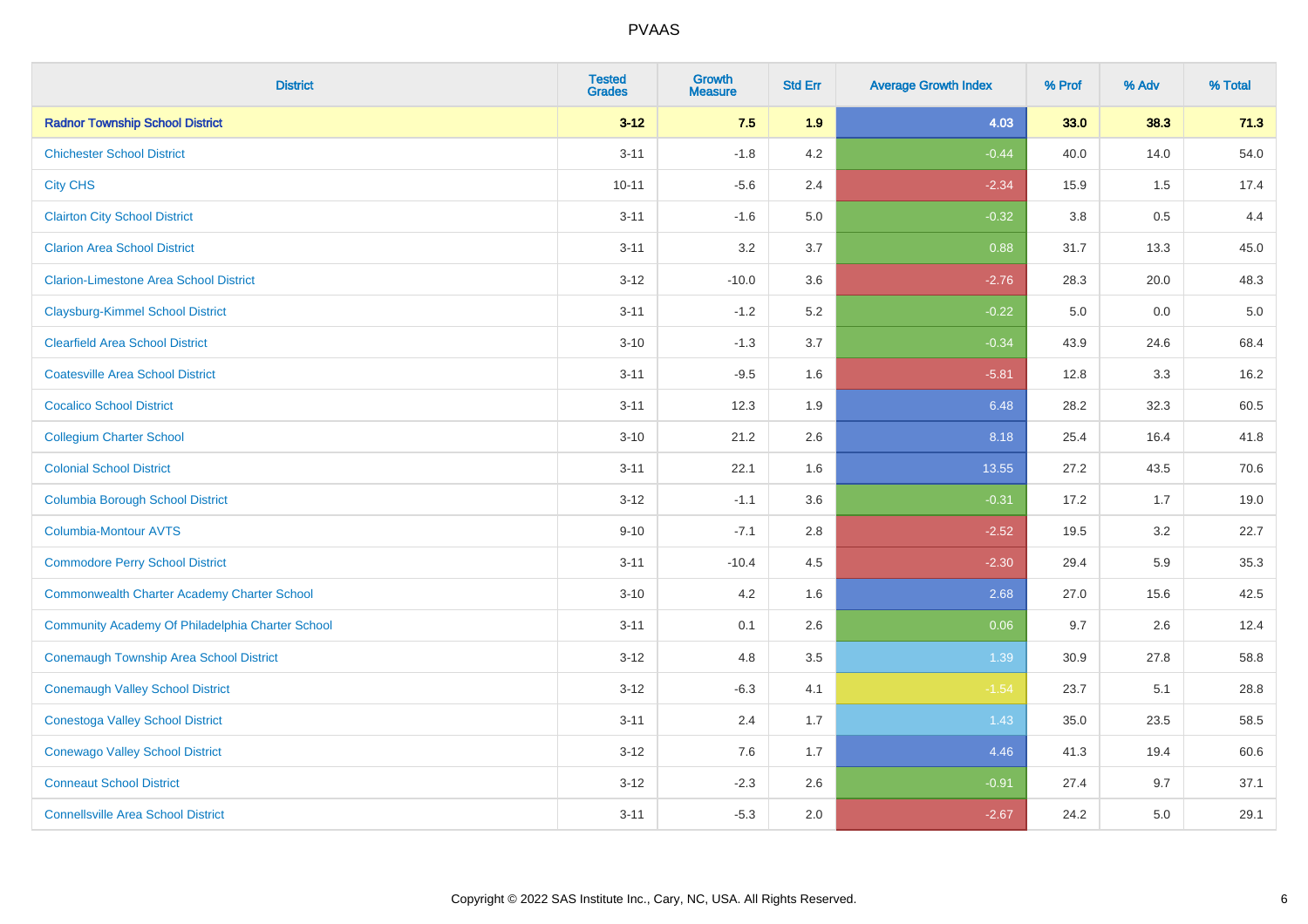| <b>District</b>                           | <b>Tested</b><br><b>Grades</b> | Growth<br><b>Measure</b> | <b>Std Err</b> | <b>Average Growth Index</b> | % Prof | % Adv | % Total |
|-------------------------------------------|--------------------------------|--------------------------|----------------|-----------------------------|--------|-------|---------|
| <b>Radnor Township School District</b>    | $3 - 12$                       | 7.5                      | 1.9            | 4.03                        | 33.0   | 38.3  | 71.3    |
| <b>Conrad Weiser Area School District</b> | $3 - 11$                       | 7.1                      | 2.1            | 3.34                        | 28.2   | 14.4  | 42.6    |
| <b>Cornell School District</b>            | $3 - 11$                       | $-5.5$                   | 4.6            | $-1.20$                     | 11.3   | 3.2   | 14.5    |
| <b>Cornwall-Lebanon School District</b>   | $3 - 11$                       | $8.2\,$                  | 1.6            | 5.24                        | 28.0   | 20.5  | 48.6    |
| <b>Corry Area School District</b>         | $3 - 11$                       | $-6.8$                   | 2.3            | $-3.01$                     | 24.0   | 8.8   | 32.8    |
| <b>Coudersport Area School District</b>   | $3 - 11$                       | 14.8                     | 3.4            | 4.33                        | 34.7   | 28.0  | 62.7    |
| <b>Council Rock School District</b>       | $3 - 11$                       | 13.5                     | 1.1            | 12.27                       | 32.0   | 35.4  | 67.4    |
| <b>Cranberry Area School District</b>     | $3 - 12$                       | $-0.9$                   | 3.1            | $-0.29$                     | 25.5   | 9.7   | 35.2    |
| <b>Crawford Central School District</b>   | $3 - 11$                       | 5.7                      | 2.1            | 2.71                        | 26.4   | 15.8  | 42.1    |
| <b>Crestwood School District</b>          | $3 - 11$                       | $-3.4$                   | $2.2\,$        | $-1.52$                     | 33.1   | 21.7  | 54.9    |
| <b>Cumberland Valley School District</b>  | $3 - 12$                       | 18.6                     | 1.2            | 15.79                       | 31.3   | 39.2  | 70.5    |
| <b>Dallas School District</b>             | $3 - 11$                       | 8.1                      | 2.1            | 3.87                        | 32.4   | 22.4  | 54.8    |
| <b>Dallastown Area School District</b>    | $3 - 11$                       | 19.9                     | 1.4            | 14.14                       | 36.8   | 34.2  | 71.0    |
| Daniel Boone Area School District         | $3 - 12$                       | 0.9                      | 1.9            | 0.46                        | 28.9   | 22.0  | 51.0    |
| <b>Danville Area School District</b>      | $3 - 11$                       | 18.4                     | 2.6            | 7.19                        | 32.0   | 46.1  | 78.1    |
| <b>Dauphin County Technical School</b>    | $9 - 11$                       | $-3.9$                   | 2.3            | $-1.67$                     | 18.3   | 11.1  | 29.3    |
| <b>Deer Lakes School District</b>         | $3 - 11$                       | $-10.0$                  | 2.5            | $-4.02$                     | 27.7   | 9.9   | 37.6    |
| <b>Delaware Valley School District</b>    | $3 - 11$                       | 15.7                     | 1.6            | 9.62                        | 36.7   | 32.1  | 68.8    |
| <b>Derry Area School District</b>         | $3 - 11$                       | $-11.8$                  | 2.6            | $-4.53$                     | 34.8   | 6.1   | 40.9    |
| <b>Derry Township School District</b>     | $3 - 10$                       | 20.1                     | 2.0            | 10.20                       | 32.8   | 46.9  | 79.7    |
| <b>Donegal School District</b>            | $3 - 12$                       | 5.9                      | 2.2            | 2.72                        | 34.1   | 23.1  | 57.2    |
| <b>Dover Area School District</b>         | $3 - 12$                       | 7.1                      | 1.9            | 3.78                        | 33.0   | 18.7  | 51.7    |
| Downingtown Area School District          | $3 - 11$                       | 4.4                      | 1.1            | 4.06                        | 30.1   | 32.0  | 62.2    |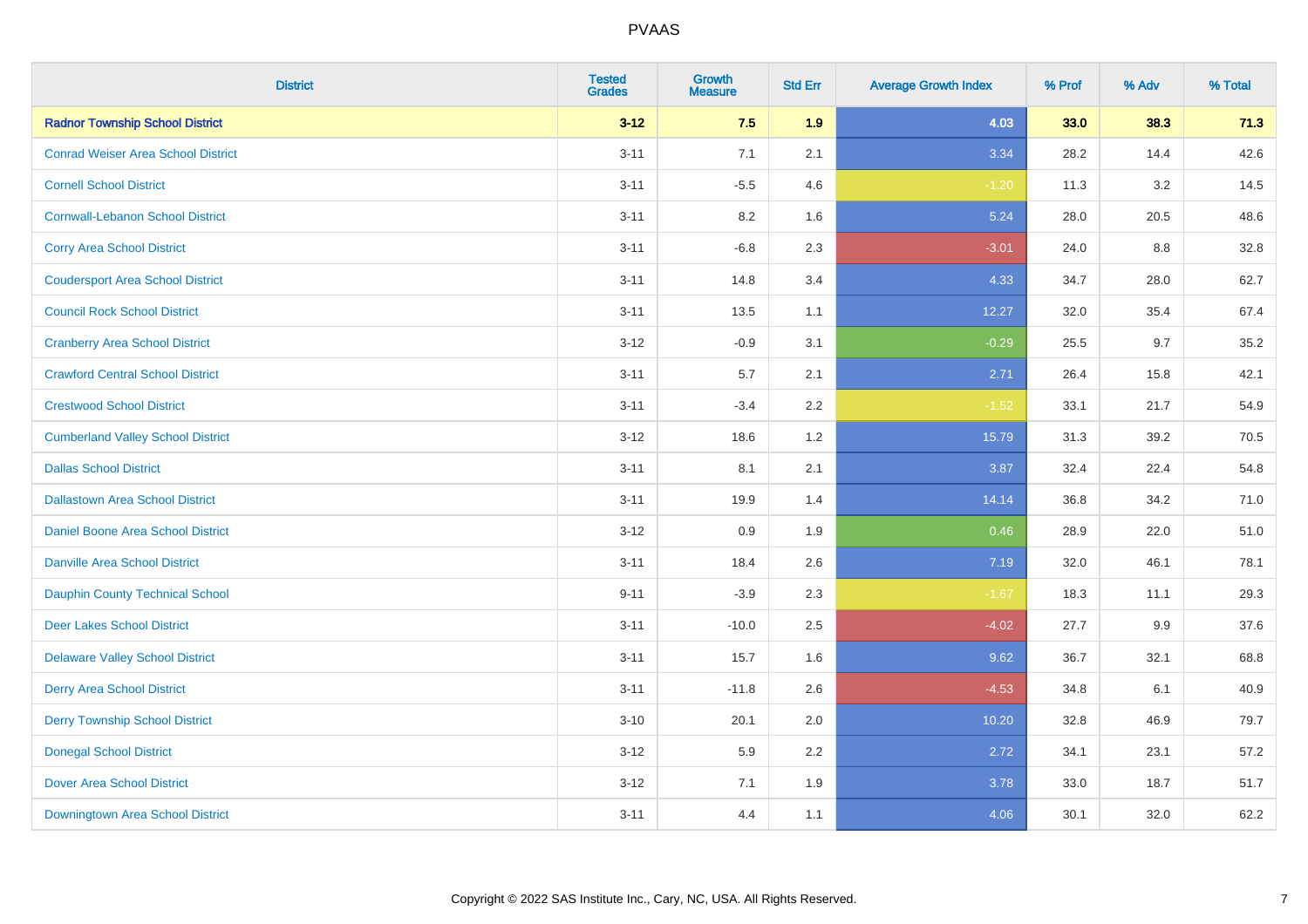| <b>District</b>                                   | <b>Tested</b><br><b>Grades</b> | <b>Growth</b><br><b>Measure</b> | <b>Std Err</b> | <b>Average Growth Index</b> | % Prof | % Adv | % Total |
|---------------------------------------------------|--------------------------------|---------------------------------|----------------|-----------------------------|--------|-------|---------|
| <b>Radnor Township School District</b>            | $3 - 12$                       | 7.5                             | 1.9            | 4.03                        | 33.0   | 38.3  | 71.3    |
| Dr Robert Ketterer Charter School Inc             | $6 - 12$                       | 7.1                             | 4.3            | 1.66                        | 7.3    | 1.7   | 9.0     |
| <b>Dubois Area School District</b>                | $3 - 11$                       | $-2.8$                          | 2.0            | $-1.37$                     | 35.5   | 19.0  | 54.6    |
| <b>Dunmore School District</b>                    | $3 - 11$                       | $-12.2$                         | 2.7            | $-4.51$                     | 15.0   | 5.3   | 20.4    |
| <b>East Allegheny School District</b>             | $3 - 11$                       | $-6.4$                          | 3.0            | $-2.11$                     | 21.0   | 7.4   | 28.4    |
| <b>East Lycoming School District</b>              | $3 - 11$                       | $-10.9$                         | 2.1            | $-5.08$                     | 22.5   | 8.2   | 30.8    |
| <b>East Penn School District</b>                  | $3 - 11$                       | 8.9                             | 1.2            | 7.61                        | 32.8   | 26.4  | 59.2    |
| East Pennsboro Area School District               | $3 - 11$                       | 4.8                             | 2.1            | 2.26                        | 36.8   | 16.9  | 53.7    |
| East Stroudsburg Area School District             | $3 - 11$                       | $-4.9$                          | 1.4            | $-3.38$                     | 22.7   | 12.5  | 35.2    |
| <b>Eastern Lancaster County School District</b>   | $3 - 12$                       | 2.9                             | 3.2            | 0.91                        | 35.2   | 36.4  | 71.6    |
| Eastern Lebanon County School District            | $3 - 11$                       | 4.0                             | 2.1            | 1.89                        | 23.5   | 11.5  | 35.0    |
| <b>Eastern York School District</b>               | $3 - 11$                       | $-6.2$                          | 2.3            | $-2.70$                     | 27.8   | 18.5  | 46.4    |
| <b>Easton Area School District</b>                | $3 - 12$                       | 6.3                             | 1.3            | 4.91                        | 24.1   | 13.0  | 37.1    |
| <b>Elizabeth Forward School District</b>          | $3 - 11$                       | $-5.5$                          | 2.5            | $-2.25$                     | 32.2   | 12.8  | 45.0    |
| <b>Elizabethtown Area School District</b>         | $3 - 12$                       | 7.1                             | 1.7            | 4.19                        | 36.4   | 27.6  | 64.0    |
| <b>Elk Lake School District</b>                   | $3 - 11$                       | $-6.1$                          | 2.9            | $-2.12$                     | 26.3   | 11.6  | 37.9    |
| <b>Ellwood City Area School District</b>          | $3 - 11$                       | $-12.5$                         | 3.1            | $-4.00$                     | 26.7   | 8.7   | 35.4    |
| <b>Environmental Charter School At Frick Park</b> | $3-9$                          | $-6.2$                          | 3.7            | $-1.67$                     | 25.9   | 3.4   | 29.3    |
| <b>Ephrata Area School District</b>               | $3 - 11$                       | $6.8\,$                         | 1.7            | 4.08                        | 31.6   | 17.1  | 48.8    |
| <b>Erie City School District</b>                  | $3 - 12$                       | $-4.5$                          | 1.4            | $-3.09$                     | 13.4   | 6.7   | 20.1    |
| Esperanza Academy Charter School                  | $4 - 11$                       | 2.1                             | 2.1            | 1.01                        | 14.2   | 3.6   | 17.8    |
| <b>Esperanza Cyber Charter School</b>             | $3 - 11$                       | 7.1                             | 6.1            | $1.15$                      | 8.8    | 2.9   | 11.8    |
| <b>Everett Area School District</b>               | $3 - 11$                       | $-1.1$                          | 3.1            | $-0.34$                     | 34.2   | 13.2  | 47.4    |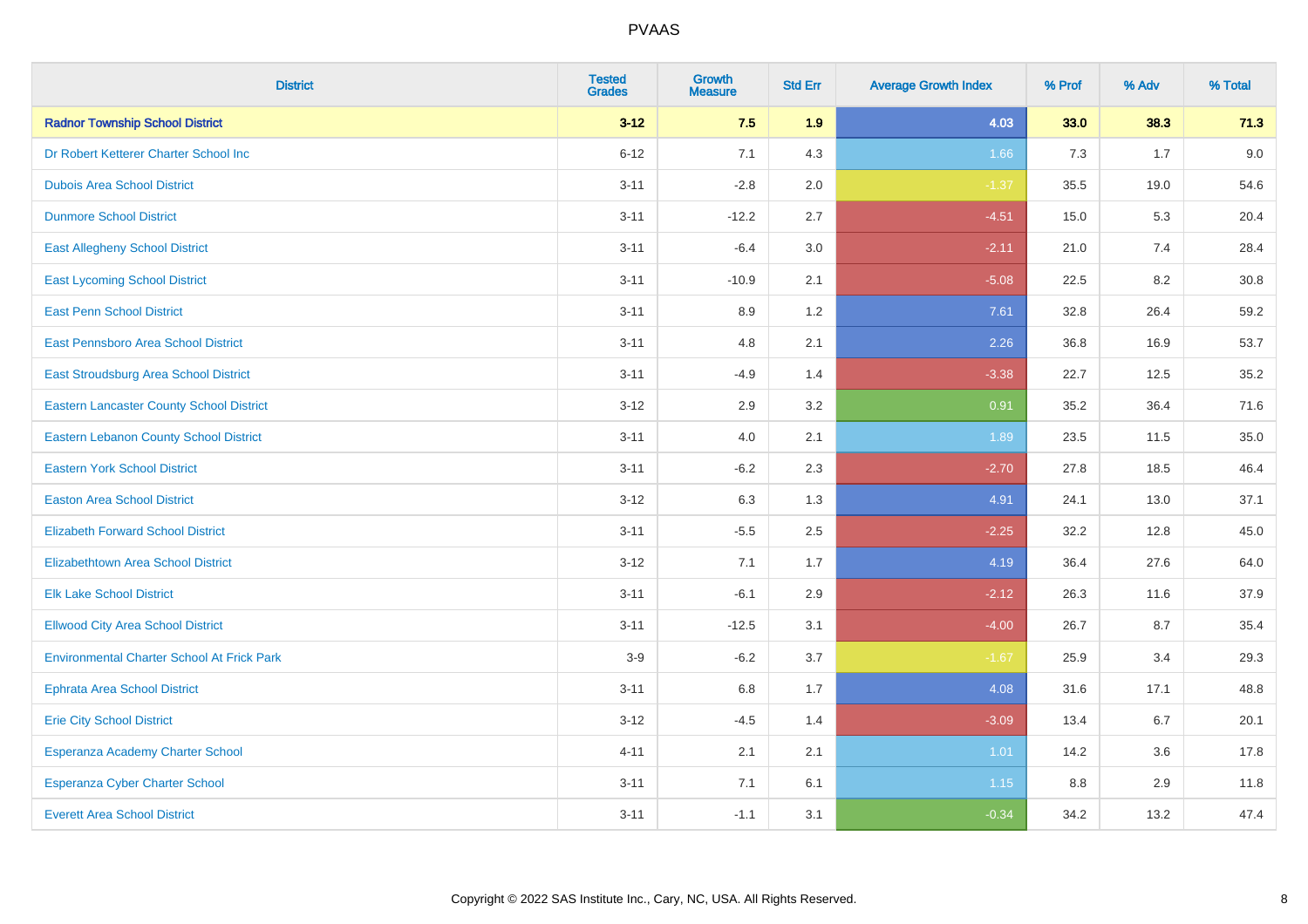| <b>District</b>                                   | <b>Tested</b><br><b>Grades</b> | <b>Growth</b><br><b>Measure</b> | <b>Std Err</b> | <b>Average Growth Index</b> | % Prof | % Adv | % Total |
|---------------------------------------------------|--------------------------------|---------------------------------|----------------|-----------------------------|--------|-------|---------|
| <b>Radnor Township School District</b>            | $3 - 12$                       | 7.5                             | 1.9            | 4.03                        | 33.0   | 38.3  | 71.3    |
| <b>Evergreen Community Charter School</b>         | $6 - 11$                       | $-1.1$                          | 4.7            | $-0.23$                     | 34.6   | 26.9  | 61.5    |
| <b>Executive Education Academy Charter School</b> | $3 - 10$                       | $-14.6$                         | 3.0            | $-4.81$                     | 8.5    | 1.2   | 9.8     |
| <b>Exeter Township School District</b>            | $3 - 11$                       | $-1.0$                          | 1.7            | $-0.58$                     | 27.2   | 15.6  | 42.8    |
| <b>Fairfield Area School District</b>             | $3 - 11$                       | $-0.5$                          | 3.6            | $-0.13$                     | 43.9   | 6.1   | 50.0    |
| <b>Fairview School District</b>                   | $3 - 11$                       | 8.3                             | 2.4            | 3.43                        | 41.9   | 34.9  | 76.7    |
| <b>Fannett-Metal School District</b>              | $3 - 11$                       | $-22.3$                         | 4.8            | $-4.65$                     | 16.4   | 6.6   | 23.0    |
| <b>Farrell Area School District</b>               | $3 - 11$                       | $-1.9$                          | 4.2            | $-0.44$                     | 9.3    | 11.6  | 20.9    |
| <b>Ferndale Area School District</b>              | $3 - 10$                       | $-1.1$                          | 4.1            | $-0.27$                     | 21.0   | 7.9   | 29.0    |
| <b>Fleetwood Area School District</b>             | $3 - 10$                       | 10.4                            | 2.0            | 5.19                        | 31.7   | 25.8  | 57.5    |
| <b>Forbes Road School District</b>                | $3 - 11$                       | $-11.5$                         | 4.7            | $-2.43$                     | 23.1   | 10.3  | 33.3    |
| <b>Forest Area School District</b>                | $3 - 11$                       | $-1.8$                          | 4.7            | $-0.37$                     | 18.9   | 15.1  | 34.0    |
| <b>Forest City Regional School District</b>       | $3 - 12$                       | $-1.2$                          | 3.6            | $-0.33$                     | 26.5   | 8.2   | 34.7    |
| <b>Forest Hills School District</b>               | $3 - 11$                       | 1.8                             | 2.5            | 0.71                        | 28.8   | 10.3  | 39.1    |
| <b>Fort Cherry School District</b>                | $3 - 10$                       | $-0.7$                          | 3.1            | $-0.21$                     | 30.6   | 14.1  | 44.7    |
| <b>Fort Leboeuf School District</b>               | $3 - 11$                       | 3.5                             | 2.2            | 1.58                        | 32.0   | 16.8  | 48.8    |
| Fox Chapel Area School District                   | $3 - 11$                       | 17.6                            | 1.9            | 9.47                        | 22.9   | 52.0  | 74.9    |
| <b>Franklin Area School District</b>              | $3 - 11$                       | $-3.7$                          | 2.6            | $-1.43$                     | 30.5   | 5.9   | 36.4    |
| <b>Franklin Regional School District</b>          | $3 - 11$                       | 11.3                            | 1.8            | 6.13                        | 30.0   | 35.0  | 65.0    |
| <b>Frazier School District</b>                    | $3 - 11$                       | $-18.9$                         | 3.4            | $-5.49$                     | 18.3   | 1.4   | 19.7    |
| <b>Freedom Area School District</b>               | $3 - 11$                       | $-6.3$                          | 3.1            | $-2.04$                     | 22.9   | 8.4   | 31.3    |
| <b>Freeport Area School District</b>              | $3 - 10$                       | $-0.2$                          | 2.1            | $-0.10$                     | 37.4   | 29.8  | 67.2    |
| <b>Galeton Area School District</b>               | $3 - 11$                       | 5.4                             | 5.4            | 1.01                        | 33.3   | 22.2  | 55.6    |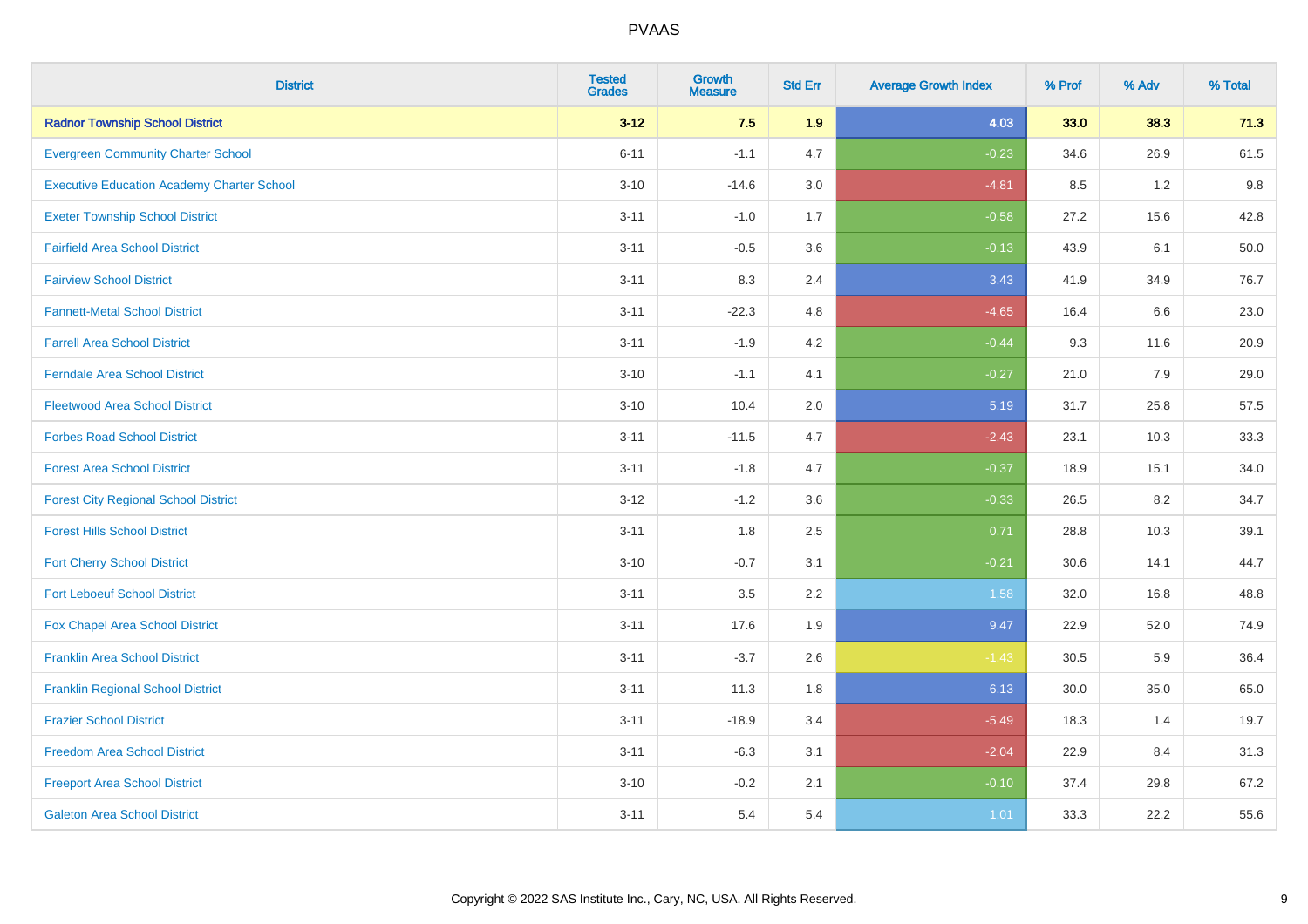| <b>District</b>                               | <b>Tested</b><br><b>Grades</b> | Growth<br><b>Measure</b> | <b>Std Err</b> | <b>Average Growth Index</b> | % Prof | % Adv   | % Total |
|-----------------------------------------------|--------------------------------|--------------------------|----------------|-----------------------------|--------|---------|---------|
| <b>Radnor Township School District</b>        | $3 - 12$                       | 7.5                      | 1.9            | 4.03                        | 33.0   | 38.3    | 71.3    |
| <b>Garnet Valley School District</b>          | $3 - 10$                       | 0.2                      | 1.7            | 0.13                        | 34.9   | 26.4    | 61.3    |
| <b>Gateway School District</b>                | $3 - 11$                       | 3.1                      | 2.0            | 1.55                        | 35.7   | 18.5    | 54.2    |
| <b>General Mclane School District</b>         | $3 - 11$                       | $-10.7$                  | 2.4            | $-4.40$                     | 34.0   | 15.6    | 49.6    |
| <b>Gettysburg Area School District</b>        | $3 - 11$                       | $-6.0$                   | 2.0            | $-3.02$                     | 28.8   | 19.6    | 48.5    |
| <b>Girard School District</b>                 | $3 - 11$                       | $-12.3$                  | 2.6            | $-4.76$                     | 29.7   | 18.9    | 48.6    |
| <b>Glendale School District</b>               | $3 - 10$                       | 7.9                      | 3.5            | 2.25                        | 42.6   | 9.3     | 51.8    |
| <b>Governor Mifflin School District</b>       | $3 - 11$                       | $-4.4$                   | 1.6            | $-2.69$                     | 30.3   | 7.7     | 38.0    |
| <b>Great Valley School District</b>           | $3 - 11$                       | 5.4                      | 2.0            | 2.77                        | 33.8   | 33.5    | 67.3    |
| <b>Greater Johnstown School District</b>      | $3 - 11$                       | $-3.5$                   | 2.4            | $-1.45$                     | 10.3   | 1.3     | 11.5    |
| <b>Greater Latrobe School District</b>        | $3 - 11$                       | $-14.1$                  | 2.0            | $-7.14$                     | 41.0   | 12.6    | 53.6    |
| <b>Greater Nanticoke Area School District</b> | $3 - 12$                       | $-6.8$                   | 2.6            | $-2.58$                     | 15.2   | 8.9     | 24.1    |
| <b>Greencastle-Antrim School District</b>     | $3 - 11$                       | $-0.3$                   | 2.0            | $-0.14$                     | 30.9   | 22.2    | 53.1    |
| <b>Greensburg Salem School District</b>       | $3 - 11$                       | $-6.9$                   | 2.2            | $-3.06$                     | 30.3   | 13.3    | 43.6    |
| <b>Greenville Area School District</b>        | $3 - 11$                       | $-13.2$                  | 3.0            | $-4.45$                     | 32.1   | 4.6     | 36.7    |
| <b>Greenwood School District</b>              | $3 - 11$                       | 11.3                     | 3.6            | 3.14                        | 31.2   | 32.8    | 63.9    |
| <b>Grove City Area School District</b>        | $3 - 12$                       | $-8.8$                   | 2.3            | $-3.89$                     | 25.6   | 16.4    | 42.0    |
| <b>Halifax Area School District</b>           | $3 - 11$                       | 5.8                      | 3.5            | 1.64                        | 32.1   | 18.9    | 50.9    |
| Hamburg Area School District                  | $3 - 11$                       | $0.6\,$                  | 2.4            | 0.25                        | 28.0   | 15.5    | 43.6    |
| <b>Hampton Township School District</b>       | $3 - 11$                       | 7.4                      | 2.0            | 3.79                        | 37.9   | 39.2    | 77.0    |
| <b>Hanover Area School District</b>           | $3 - 11$                       | $-14.7$                  | 4.7            | $-3.13$                     | 12.1   | 3.0     | 15.2    |
| <b>Hanover Public School District</b>         | $3 - 11$                       | $-12.4$                  | 2.7            | $-4.50$                     | 22.7   | $6.2\,$ | 28.9    |
| <b>Harbor Creek School District</b>           | $3 - 11$                       | 13.4                     | 2.3            | 5.80                        | 34.5   | 40.7    | 75.2    |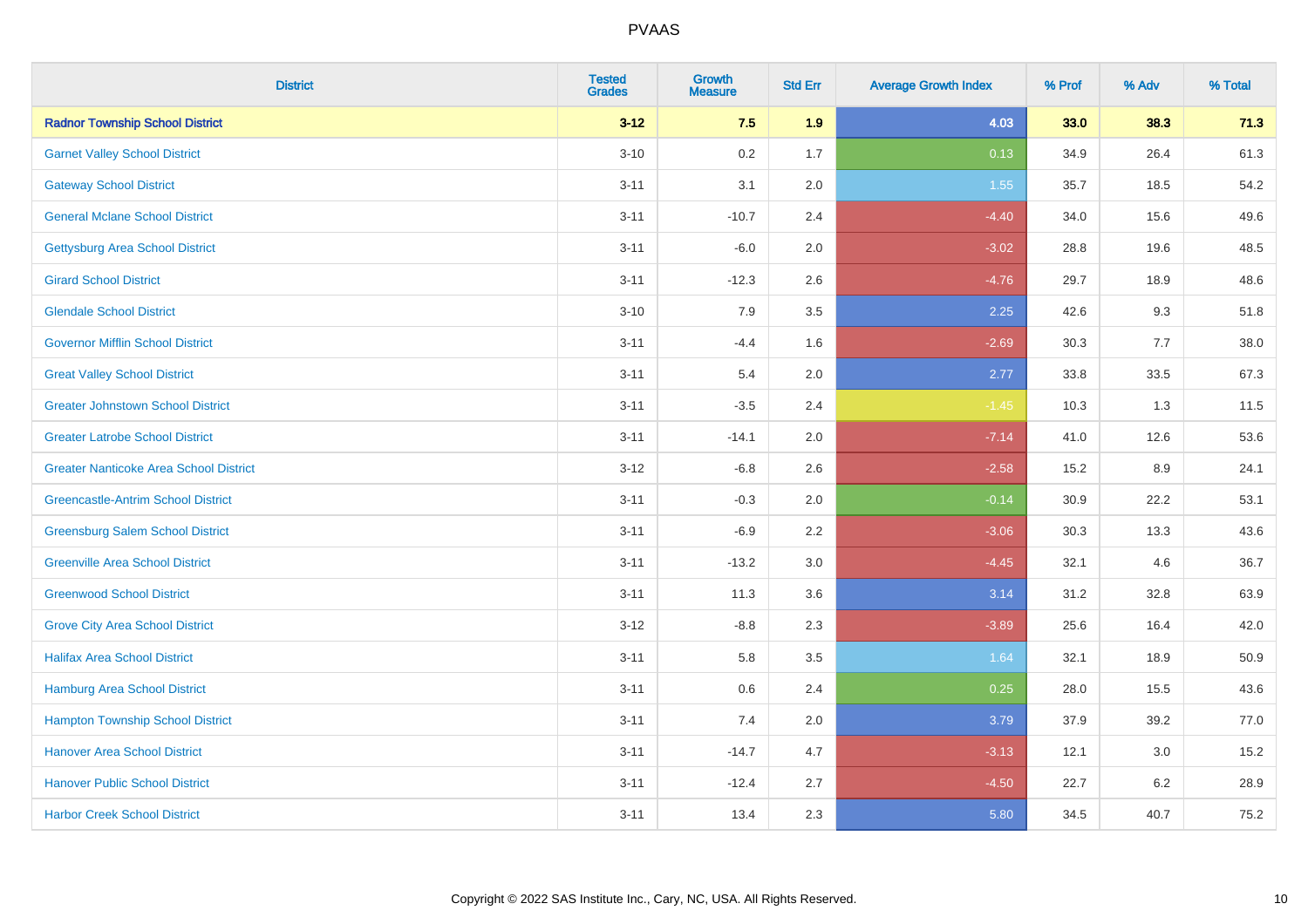| <b>District</b>                               | <b>Tested</b><br><b>Grades</b> | <b>Growth</b><br><b>Measure</b> | <b>Std Err</b> | <b>Average Growth Index</b> | % Prof | % Adv   | % Total |
|-----------------------------------------------|--------------------------------|---------------------------------|----------------|-----------------------------|--------|---------|---------|
| <b>Radnor Township School District</b>        | $3 - 12$                       | 7.5                             | 1.9            | 4.03                        | 33.0   | 38.3    | 71.3    |
| Harmony Area School District                  | $3 - 10$                       | $-5.7$                          | 5.0            | $-1.13$                     | 33.3   | 0.0     | 33.3    |
| <b>Harrisburg City School District</b>        | $3 - 11$                       | $-0.2$                          | 2.0            | $-0.11$                     | 6.0    | 2.0     | 8.0     |
| Hatboro-Horsham School District               | $3 - 11$                       | $-2.7$                          | 1.6            | $-1.65$                     | 27.9   | 17.9    | 45.8    |
| <b>Haverford Township School District</b>     | $3 - 11$                       | 1.4                             | 1.4            | 1.05                        | 36.7   | 26.3    | 63.0    |
| <b>Hazleton Area School District</b>          | $3 - 11$                       | 6.0                             | 1.6            | 3.85                        | 20.5   | 9.0     | 29.5    |
| <b>Hempfield Area School District</b>         | $3 - 12$                       | $-10.2$                         | 1.6            | $-6.37$                     | 28.1   | 19.2    | 47.3    |
| <b>Hempfield School District</b>              | $3 - 11$                       | 13.4                            | 1.3            | 10.53                       | 29.9   | 36.8    | 66.7    |
| <b>Hermitage School District</b>              | $3 - 12$                       | 14.0                            | 2.5            | 5.59                        | 34.0   | 27.0    | 61.0    |
| <b>Highlands School District</b>              | $3 - 11$                       | $-1.3$                          | 2.3            | $-0.55$                     | 32.6   | 10.5    | 43.0    |
| <b>Hollidaysburg Area School District</b>     | $3 - 11$                       | $-2.7$                          | 1.6            | $-1.64$                     | 32.6   | 15.2    | 47.8    |
| <b>Homer-Center School District</b>           | $3 - 11$                       | 8.8                             | 3.5            | 2.53                        | 38.0   | 17.7    | 55.8    |
| Hope For Hyndman Charter School               | $3 - 11$                       | 5.1                             | 5.8            | 0.88                        | 14.3   | 7.1     | 21.4    |
| <b>Hopewell Area School District</b>          | $3 - 11$                       | 0.8                             | 2.6            | 0.31                        | 34.5   | 12.4    | 46.9    |
| Huntingdon Area School District               | $3 - 11$                       | 5.8                             | 2.6            | 2.28                        | 27.8   | 17.4    | 45.2    |
| Imhotep Institute Charter High School         | $9 - 11$                       | $-17.6$                         | 5.8            | $-3.03$                     | 15.4   | $0.0\,$ | 15.4    |
| <b>Indiana Area School District</b>           | $3 - 11$                       | 12.0                            | 2.0            | 5.98                        | 30.0   | 30.4    | 60.3    |
| <b>Innovative Arts Academy Charter School</b> | $6 - 11$                       | $-7.2$                          | 2.5            | $-2.83$                     | 2.0    | 0.0     | 2.0     |
| Insight PA Cyber Charter School               | $3 - 11$                       | $-9.4$                          | 5.8            | $-1.62$                     | 25.6   | 4.6     | 30.2    |
| <b>Interboro School District</b>              | $3 - 12$                       | $-8.4$                          | 2.0            | $-4.27$                     | 27.6   | 6.4     | 34.1    |
| <b>Iroquois School District</b>               | $3 - 11$                       | 13.6                            | 2.8            | 4.83                        | 33.3   | 16.0    | 49.4    |
| Jamestown Area School District                | $3 - 11$                       | $-9.5$                          | 4.1            | $-2.33$                     | 41.5   | 4.9     | 46.3    |
| Jeannette City School District                | $3 - 11$                       | $-0.7$                          | 3.4            | $-0.20$                     | 26.8   | 4.1     | 30.9    |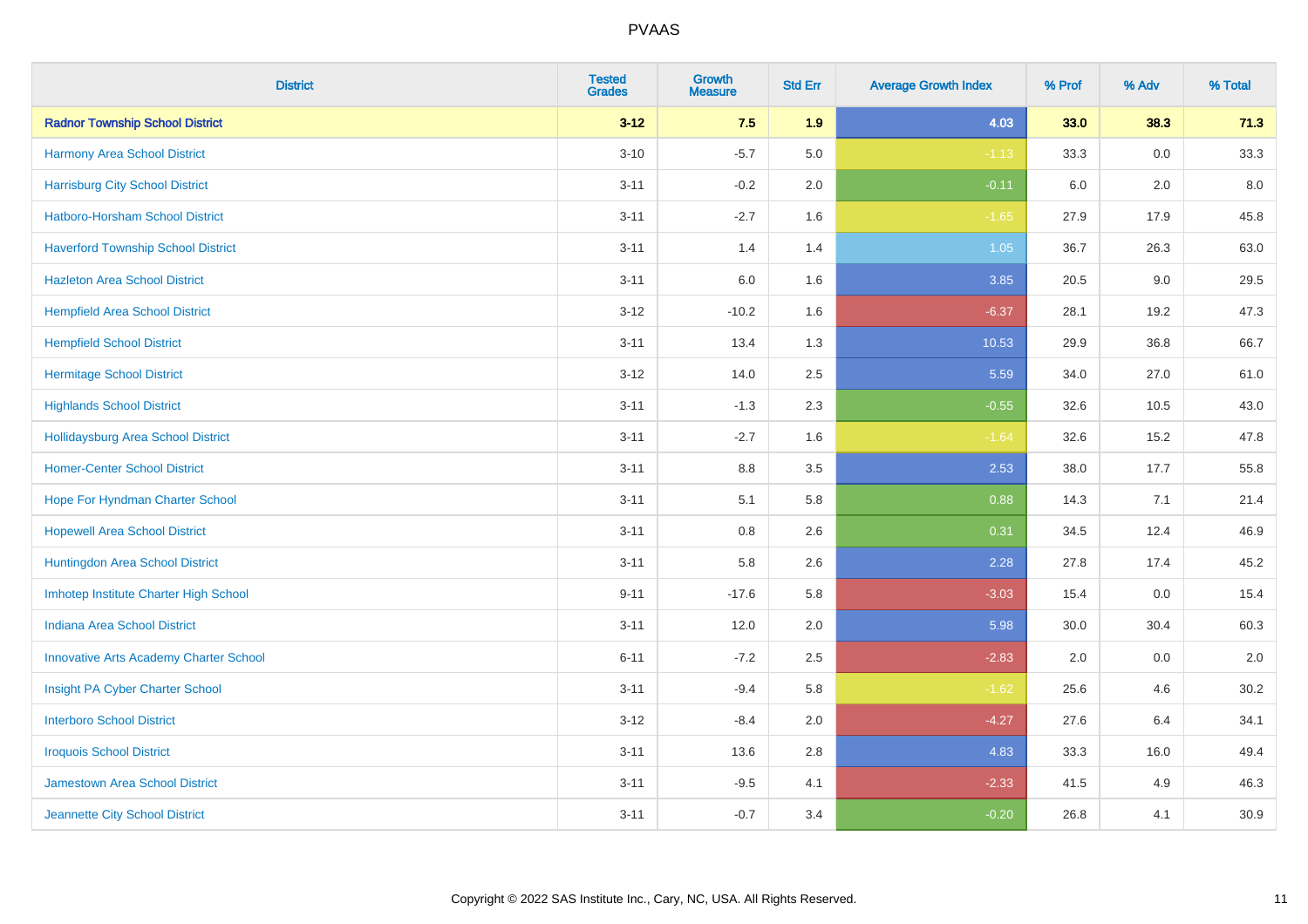| <b>District</b>                                 | <b>Tested</b><br><b>Grades</b> | <b>Growth</b><br><b>Measure</b> | <b>Std Err</b> | <b>Average Growth Index</b> | % Prof | % Adv   | % Total |
|-------------------------------------------------|--------------------------------|---------------------------------|----------------|-----------------------------|--------|---------|---------|
| <b>Radnor Township School District</b>          | $3 - 12$                       | 7.5                             | 1.9            | 4.03                        | 33.0   | 38.3    | 71.3    |
| Jefferson County-Dubois AVTS                    | $9 - 11$                       | $-11.7$                         | 3.1            | $-3.72$                     | 17.6   | $2.8\,$ | 20.4    |
| Jefferson-Morgan School District                | $3 - 10$                       | $-12.0$                         | 3.9            | $-3.09$                     | 28.6   | 6.1     | 34.7    |
| <b>Jenkintown School District</b>               | $3 - 11$                       | $-7.9$                          | 4.1            | $-1.92$                     | 34.1   | 27.3    | 61.4    |
| <b>Jersey Shore Area School District</b>        | $3 - 11$                       | 0.7                             | 2.5            | 0.27                        | 39.3   | 13.6    | 52.9    |
| Jim Thorpe Area School District                 | $3 - 11$                       | $-10.9$                         | 2.4            | $-4.48$                     | 19.5   | 6.0     | 25.5    |
| Johnsonburg Area School District                | $3 - 11$                       | 5.0                             | 3.9            | 1.27                        | 35.5   | 11.8    | 47.4    |
| <b>Juniata County School District</b>           | $3 - 12$                       | 7.7                             | 2.0            | 3.81                        | 22.9   | 18.9    | 41.8    |
| <b>Juniata Valley School District</b>           | $3 - 11$                       | 1.6                             | 3.2            | 0.51                        | 23.1   | 9.4     | 32.5    |
| <b>Kane Area School District</b>                | $3 - 10$                       | 8.8                             | 2.9            | 3.07                        | 31.4   | 19.8    | 51.2    |
| Karns City Area School District                 | $3 - 11$                       | $-7.2$                          | 2.6            | $-2.71$                     | 26.4   | 20.8    | 47.2    |
| <b>Kennett Consolidated School District</b>     | $3 - 11$                       | $-10.4$                         | 1.7            | $-6.27$                     | 28.7   | 14.0    | 42.7    |
| <b>Keystone Central School District</b>         | $3 - 11$                       | 3.6                             | 1.8            | 2.04                        | 27.1   | 14.6    | 41.8    |
| <b>Keystone Education Center Charter School</b> | $3 - 12$                       | $-6.5$                          | 5.1            | $-1.28$                     | 0.0    | 0.0     | $0.0\,$ |
| <b>Keystone Oaks School District</b>            | $3 - 11$                       | $-7.2$                          | 2.3            | $-3.14$                     | 30.0   | 11.1    | 41.0    |
| <b>Keystone School District</b>                 | $3 - 11$                       | 7.8                             | 5.7            | 1.37                        | 35.0   | 45.0    | 80.0    |
| <b>KIPP Dubois Charter School</b>               | $9 - 10$                       | $-3.0$                          | 3.1            | $-0.95$                     | 10.0   | 0.0     | 10.0    |
| <b>Kiski Area School District</b>               | $3 - 11$                       | $-4.0$                          | 2.0            | $-1.99$                     | 23.1   | 18.2    | 41.3    |
| <b>Kutztown Area School District</b>            | $3 - 12$                       | 9.3                             | 2.8            | 3.34                        | 38.5   | 14.6    | 53.2    |
| La Academia Partnership Charter School          | $6 - 11$                       | $-15.5$                         | 5.7            | $-2.70$                     | 2.3    | 0.0     | 2.3     |
| <b>Lackawanna Trail School District</b>         | $3 - 10$                       | $-11.0$                         | 3.3            | $-3.35$                     | 13.1   | 18.0    | 31.2    |
| <b>Lakeland School District</b>                 | $3 - 11$                       | 13.3                            | 2.8            | 4.80                        | 22.2   | 21.2    | 43.4    |
| Lake-Lehman School District                     | $3 - 11$                       | 14.9                            | 2.8            | 5.34                        | 25.8   | 22.5    | 48.3    |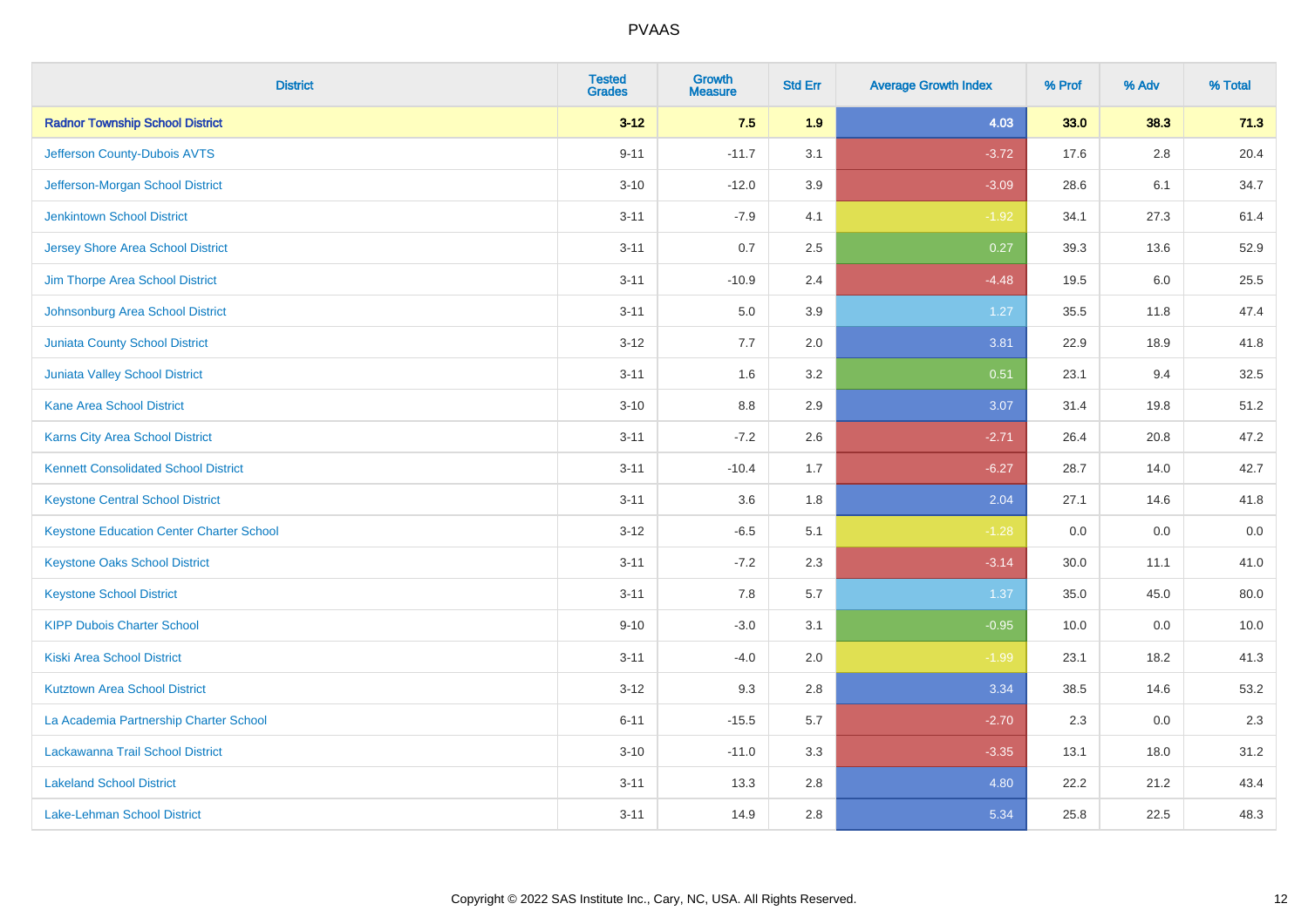| <b>District</b>                                    | <b>Tested</b><br><b>Grades</b> | <b>Growth</b><br><b>Measure</b> | <b>Std Err</b> | <b>Average Growth Index</b> | % Prof | % Adv   | % Total |
|----------------------------------------------------|--------------------------------|---------------------------------|----------------|-----------------------------|--------|---------|---------|
| <b>Radnor Township School District</b>             | $3 - 12$                       | 7.5                             | 1.9            | 4.03                        | 33.0   | 38.3    | 71.3    |
| <b>Lakeview School District</b>                    | $3 - 11$                       | $-1.9$                          | 3.5            | $-0.53$                     | 41.5   | 12.3    | 53.8    |
| Lampeter-Strasburg School District                 | $3 - 12$                       | 11.0                            | 1.9            | 5.69                        | 35.4   | 32.3    | 67.7    |
| <b>Lancaster School District</b>                   | $3 - 12$                       | $-10.0$                         | 1.4            | $-7.22$                     | 9.0    | 3.9     | 12.8    |
| <b>Laurel Highlands School District</b>            | $3 - 11$                       | $-3.8$                          | 2.3            | $-1.63$                     | 20.9   | 14.6    | 35.4    |
| <b>Laurel School District</b>                      | $3 - 11$                       | 13.0                            | 3.1            | 4.19                        | 30.3   | 15.7    | 46.1    |
| <b>Lawrence County CTC</b>                         | $10 - 11$                      | $-9.8$                          | 3.7            | $-2.68$                     | 7.3    | $0.0\,$ | 7.3     |
| <b>Lebanon School District</b>                     | $3 - 11$                       | $-1.2$                          | 1.9            | $-0.63$                     | 15.2   | 6.4     | 21.6    |
| Leechburg Area School District                     | $3 - 11$                       | 7.0                             | 3.9            | 1.79                        | 37.7   | 4.9     | 42.6    |
| Lehigh Career & Technical Institute                | $10 - 12$                      | $-0.7$                          | 6.3            | $-0.11$                     | 36.4   | 4.6     | 40.9    |
| Lehigh Valley Academy Regional Charter School      | $3 - 11$                       | $-5.9$                          | 3.0            | $-1.98$                     | 20.0   | 7.7     | 27.7    |
| Lehigh Valley Charter High School For The Arts     | $9 - 10$                       | $-11.8$                         | 2.5            | $-4.76$                     | 28.9   | 5.7     | 34.6    |
| <b>Lehighton Area School District</b>              | $3 - 11$                       | 11.4                            | 2.4            | 4.84                        | 30.5   | 24.9    | 55.3    |
| <b>Lewisburg Area School District</b>              | $3 - 11$                       | 1.7                             | 2.4            | 0.72                        | 35.9   | 35.9    | 71.8    |
| <b>Ligonier Valley School District</b>             | $3 - 11$                       | $-10.8$                         | 3.1            | $-3.43$                     | 34.1   | 5.8     | 39.9    |
| Lincoln Leadership Academy Charter School          | $3 - 12$                       | $-7.4$                          | 3.7            | $-1.99$                     | 6.4    | 2.1     | 8.5     |
| <b>Lincoln Park Performing Arts Charter School</b> | $7 - 11$                       | $-14.9$                         | 2.7            | $-5.45$                     | 39.3   | $8.9\,$ | 48.2    |
| <b>Line Mountain School District</b>               | $3 - 11$                       | 11.7                            | 3.9            | 3.01                        | 40.4   | 42.3    | 82.7    |
| <b>Littlestown Area School District</b>            | $3 - 11$                       | 28.7                            | 2.4            | 11.83                       | 38.4   | 29.3    | 67.7    |
| <b>Lower Dauphin School District</b>               | $3 - 11$                       | 5.3                             | 1.8            | 3.03                        | 30.6   | 26.8    | 57.5    |
| <b>Lower Merion School District</b>                | $3 - 11$                       | 18.9                            | 1.2            | 15.42                       | 29.4   | 48.6    | 78.0    |
| <b>Lower Moreland Township School District</b>     | $3 - 11$                       | 8.7                             | 2.0            | 4.35                        | 38.2   | 33.2    | 71.4    |
| <b>Loyalsock Township School District</b>          | $3 - 12$                       | 26.7                            | 2.7            | 9.92                        | 36.8   | 35.1    | 71.9    |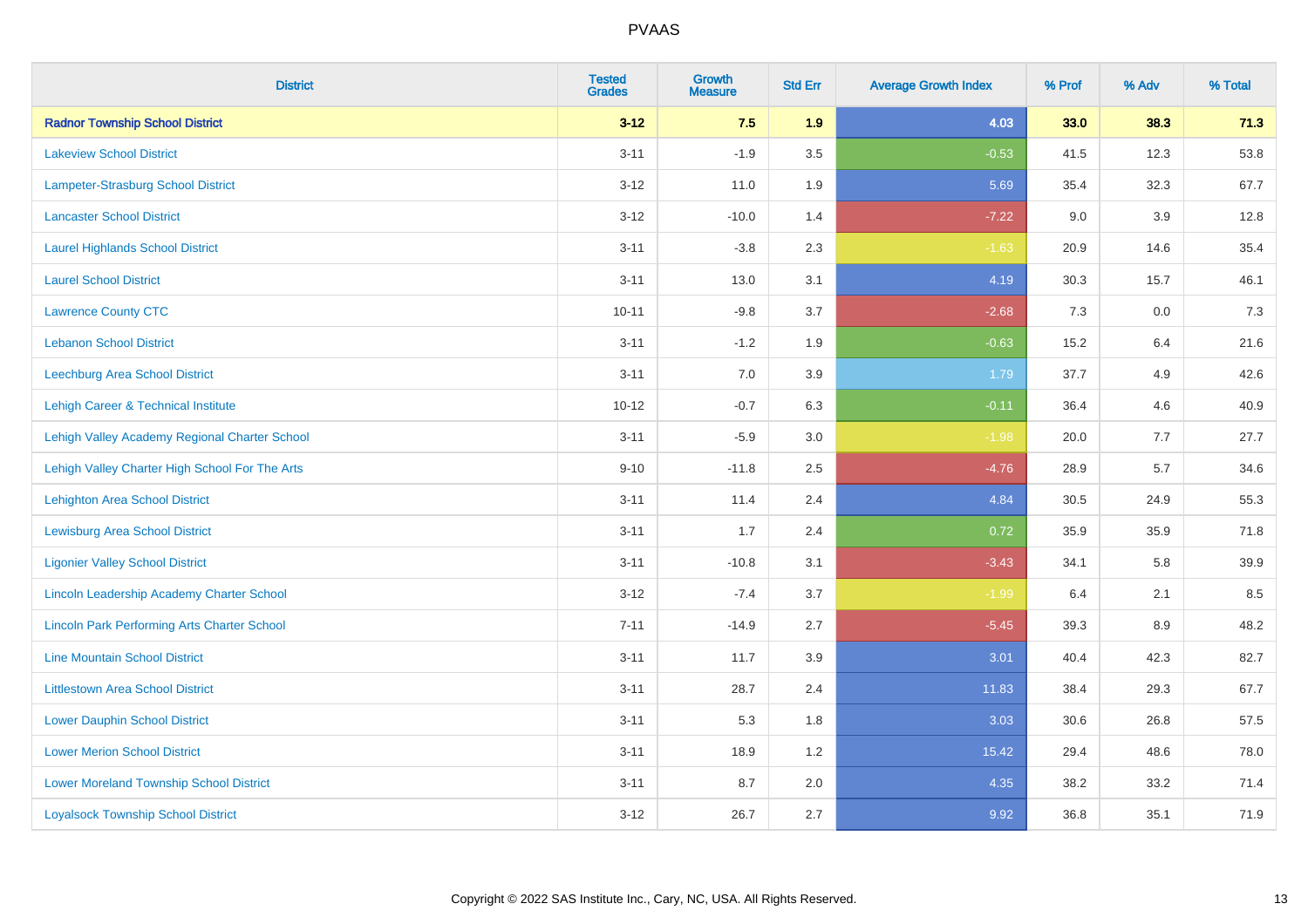| <b>District</b>                                | <b>Tested</b><br><b>Grades</b> | Growth<br><b>Measure</b> | <b>Std Err</b> | <b>Average Growth Index</b> | % Prof | % Adv | % Total |
|------------------------------------------------|--------------------------------|--------------------------|----------------|-----------------------------|--------|-------|---------|
| <b>Radnor Township School District</b>         | $3 - 12$                       | 7.5                      | 1.9            | 4.03                        | 33.0   | 38.3  | 71.3    |
| <b>Mahanoy Area School District</b>            | $3 - 10$                       | $-3.4$                   | 3.1            | $-1.07$                     | 21.4   | 8.6   | 30.0    |
| <b>Manheim Central School District</b>         | $3 - 11$                       | 12.8                     | 2.0            | 6.52                        | 27.8   | 35.4  | 63.2    |
| <b>Manheim Township School District</b>        | $3 - 12$                       | 10.9                     | 1.5            | 7.51                        | 30.9   | 31.0  | 61.9    |
| <b>Marion Center Area School District</b>      | $3 - 10$                       | 0.8                      | 2.9            | 0.27                        | 23.3   | 11.1  | 34.4    |
| Maritime Academy Charter School                | $3 - 10$                       | 13.2                     | 3.1            | 4.29                        | 24.0   | 1.3   | 25.3    |
| <b>Marple Newtown School District</b>          | $3 - 11$                       | 20.6                     | 2.3            | 8.95                        | 31.1   | 42.7  | 73.8    |
| <b>Mars Area School District</b>               | $3 - 10$                       | 6.6                      | 1.9            | 3.45                        | 36.7   | 32.4  | 69.1    |
| <b>MaST Community Charter School</b>           | $3 - 10$                       | $-0.9$                   | 2.5            | $-0.34$                     | 25.0   | 21.6  | 46.6    |
| <b>MaST Community Charter School II</b>        | $3 - 10$                       | 1.4                      | 3.0            | 0.45                        | 16.1   | 4.6   | 20.7    |
| Mastery Charter High School-Lenfest Campus     | $7 - 11$                       | $-1.8$                   | 5.8            | $-0.30$                     | 26.3   | 0.0   | 26.3    |
| <b>Mastery Charter School - Gratz Campus</b>   | $7 - 10$                       | $-9.5$                   | 4.6            | $-2.09$                     | 0.0    | 3.4   | 3.4     |
| <b>Mastery Charter School - Hardy Williams</b> | $3 - 11$                       | 6.6                      | 3.0            | 2.21                        | 24.7   | 1.2   | 25.9    |
| <b>Mastery Charter School - Pickett Campus</b> | $6 - 10$                       | 2.7                      | 4.2            | 0.65                        | 20.6   | 0.0   | 20.6    |
| Mastery Charter School - Shoemaker Campus      | $7 - 10$                       | $-2.3$                   | 2.8            | $-0.81$                     | 10.1   | 3.7   | 13.8    |
| <b>Mastery Charter School - Thomas Campus</b>  | $3 - 10$                       | 7.9                      | 5.7            | 1.39                        | 12.5   | 0.0   | 12.5    |
| <b>Mcguffey School District</b>                | $3 - 11$                       | $-12.1$                  | 3.0            | $-4.06$                     | 12.8   | 5.9   | 18.6    |
| <b>Mckeesport Area School District</b>         | $3 - 12$                       | 4.6                      | 2.2            | 2.14                        | 21.1   | 4.4   | 25.5    |
| Mechanicsburg Area School District             | $3 - 11$                       | $-5.7$                   | 1.6            | $-3.48$                     | 35.1   | 16.0  | 51.2    |
| <b>Mercer Area School District</b>             | $3 - 11$                       | 2.2                      | 3.1            | 0.70                        | 24.4   | 11.8  | 36.2    |
| <b>Methacton School District</b>               | $3 - 11$                       | 11.0                     | 1.6            | 6.94                        | 36.0   | 33.6  | 69.6    |
| Meyersdale Area School District                | $3 - 11$                       | $-16.1$                  | 3.3            | $-4.94$                     | 20.3   | 5.8   | 26.1    |
| <b>Mid Valley School District</b>              | $3 - 10$                       | $-11.1$                  | 2.7            | $-4.07$                     | 28.3   | 8.1   | 36.4    |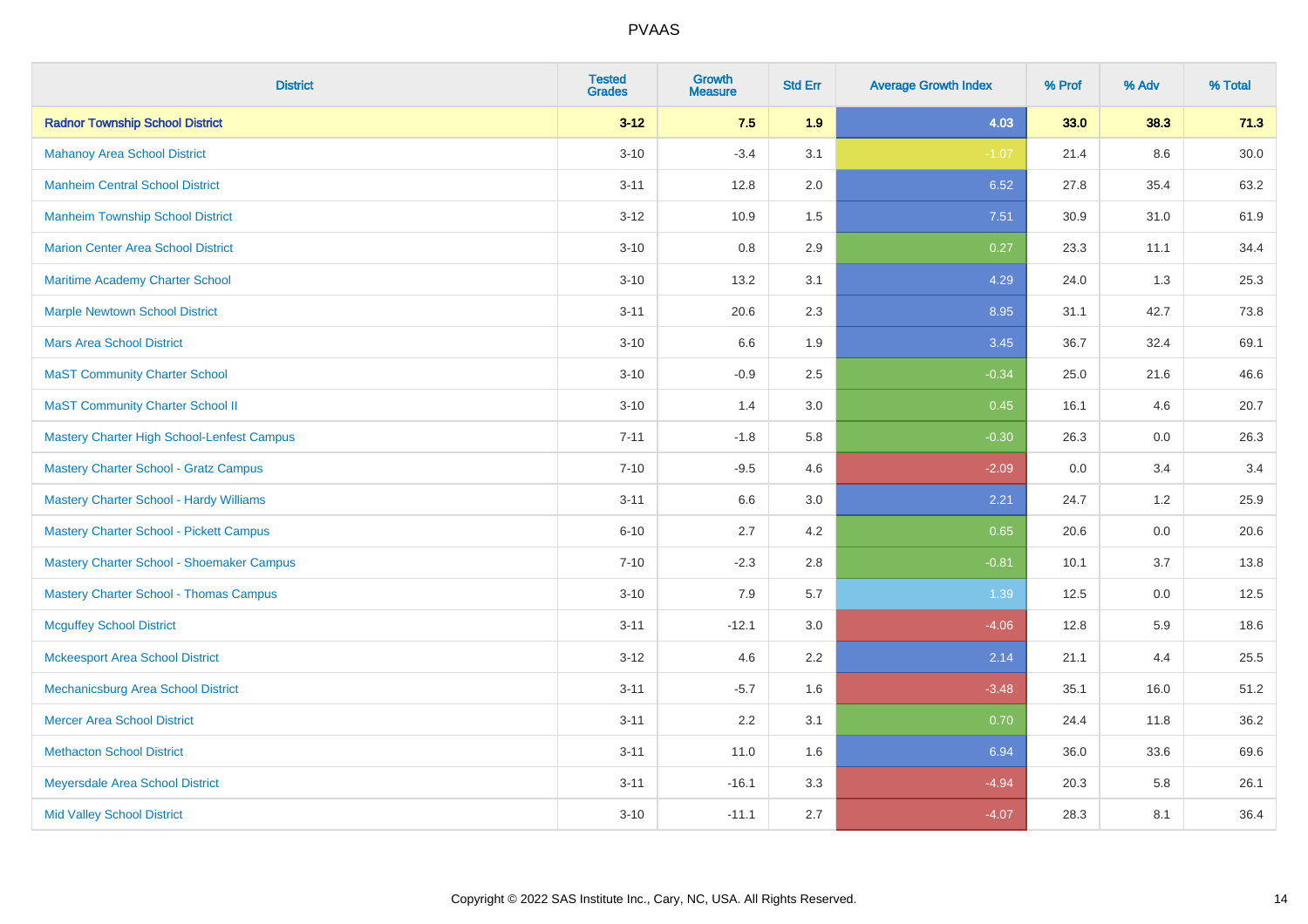| <b>District</b>                            | <b>Tested</b><br><b>Grades</b> | <b>Growth</b><br><b>Measure</b> | <b>Std Err</b> | <b>Average Growth Index</b> | % Prof | % Adv   | % Total |
|--------------------------------------------|--------------------------------|---------------------------------|----------------|-----------------------------|--------|---------|---------|
| <b>Radnor Township School District</b>     | $3 - 12$                       | 7.5                             | 1.9            | 4.03                        | 33.0   | 38.3    | 71.3    |
| <b>Middletown Area School District</b>     | $3 - 11$                       | $-3.4$                          | 2.4            | $-1.44$                     | 34.3   | 15.2    | 49.4    |
| <b>Midd-West School District</b>           | $3 - 11$                       | 3.6                             | 2.6            | 1.42                        | 28.6   | 25.0    | 53.6    |
| <b>Mifflin County School District</b>      | $3 - 11$                       | 12.3                            | 1.6            | 7.69                        | 35.1   | 15.1    | 50.3    |
| Mifflinburg Area School District           | $3 - 11$                       | $-6.0$                          | 2.1            | $-2.87$                     | 32.7   | 13.3    | 46.0    |
| <b>Millcreek Township School District</b>  | $3 - 11$                       | 9.1                             | 1.4            | 6.61                        | 34.5   | 30.1    | 64.6    |
| Millersburg Area School District           | $3 - 11$                       | $-6.6$                          | 3.4            | $-1.92$                     | 24.1   | 10.3    | 34.5    |
| <b>Millville Area School District</b>      | $3 - 12$                       | $-5.6$                          | 4.4            | $-1.26$                     | 31.4   | 11.4    | 42.9    |
| <b>Milton Area School District</b>         | $3 - 11$                       | $-10.1$                         | 2.5            | $-4.04$                     | 23.0   | 11.3    | 34.2    |
| <b>Minersville Area School District</b>    | $3 - 11$                       | $-2.9$                          | 3.4            | $-0.86$                     | 27.4   | 9.7     | 37.1    |
| <b>Mohawk Area School District</b>         | $3 - 11$                       | $-10.5$                         | 2.8            | $-3.75$                     | 35.1   | 10.6    | 45.7    |
| <b>Monessen City School District</b>       | $3 - 10$                       | $-3.9$                          | 5.6            | $-0.69$                     | 21.0   | 10.5    | 31.6    |
| <b>Moniteau School District</b>            | $3 - 11$                       | $-11.8$                         | 2.9            | $-4.07$                     | 22.6   | $5.0\,$ | 27.6    |
| <b>Montgomery Area School District</b>     | $3 - 11$                       | $-5.8$                          | 3.2            | $-1.83$                     | 25.0   | 11.5    | 36.5    |
| <b>Montour School District</b>             | $3 - 11$                       | $-6.1$                          | 2.1            | $-2.95$                     | 31.8   | 23.6    | 55.3    |
| <b>Montoursville Area School District</b>  | $3 - 12$                       | $-8.4$                          | 2.6            | $-3.17$                     | 38.8   | 18.2    | 57.0    |
| <b>Montrose Area School District</b>       | $3 - 10$                       | 12.3                            | 2.8            | 4.41                        | 37.8   | 28.9    | 66.7    |
| <b>Moon Area School District</b>           | $3 - 11$                       | 1.5                             | 1.8            | 0.86                        | 34.5   | 25.5    | 60.0    |
| Morrisville Borough School District        | $3 - 11$                       | $-13.1$                         | 3.7            | $-3.52$                     | 4.9    | 1.6     | 6.6     |
| <b>Moshannon Valley School District</b>    | $3 - 10$                       | $-5.1$                          | 4.6            | $-1.12$                     | 25.0   | 12.5    | 37.5    |
| <b>Mount Carmel Area School District</b>   | $3 - 11$                       | $-7.9$                          | 2.3            | $-3.38$                     | 18.2   | 4.4     | 22.6    |
| <b>Mount Pleasant Area School District</b> | $3 - 11$                       | $-5.4$                          | 2.3            | $-2.37$                     | 33.3   | 8.7     | 42.0    |
| <b>Mount Union Area School District</b>    | $3 - 10$                       | $-2.5$                          | 2.8            | $-0.89$                     | 19.8   | 5.8     | 25.6    |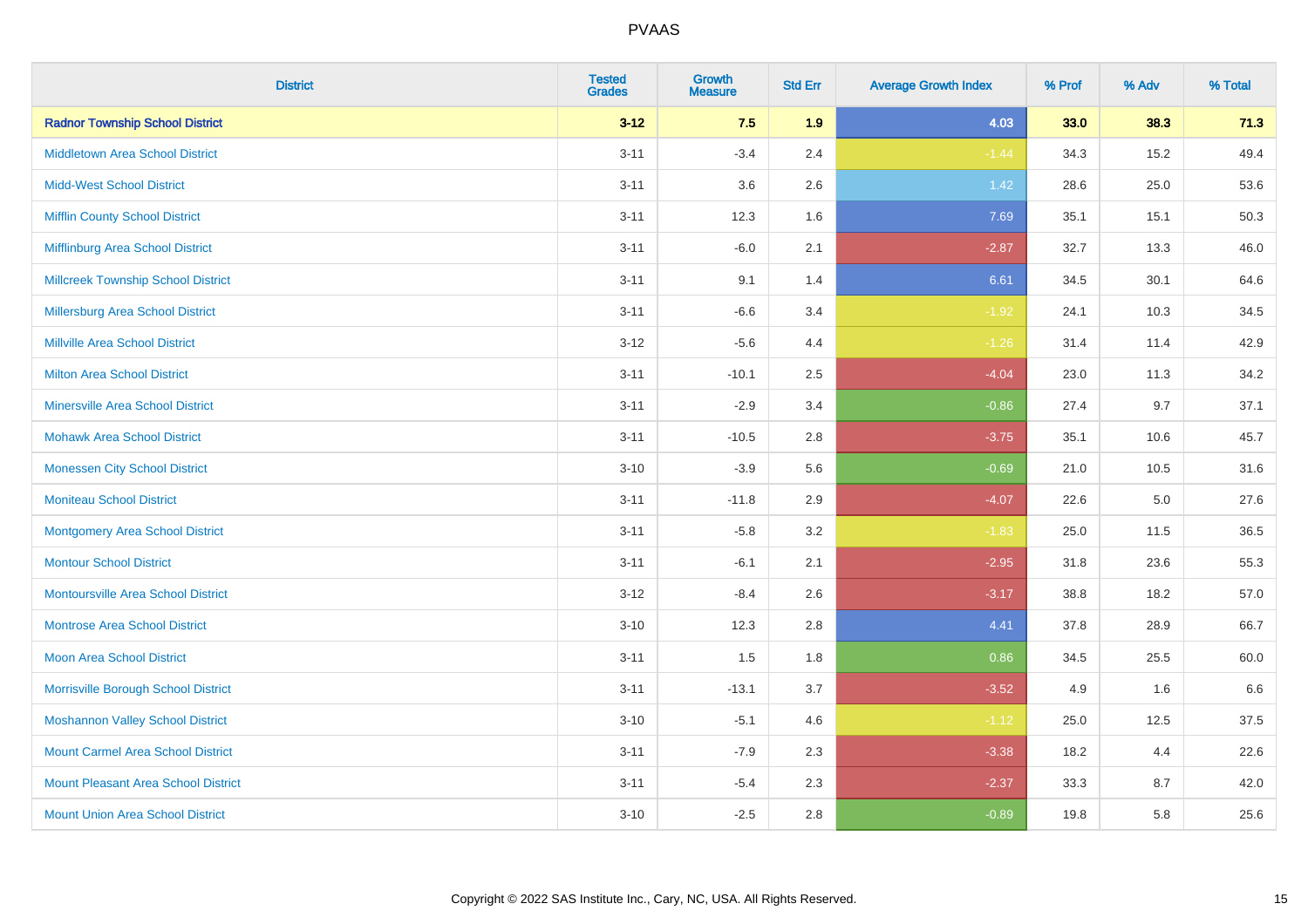| <b>District</b>                             | <b>Tested</b><br><b>Grades</b> | <b>Growth</b><br><b>Measure</b> | <b>Std Err</b> | <b>Average Growth Index</b> | % Prof | % Adv | % Total |
|---------------------------------------------|--------------------------------|---------------------------------|----------------|-----------------------------|--------|-------|---------|
| <b>Radnor Township School District</b>      | $3 - 12$                       | 7.5                             | 1.9            | 4.03                        | 33.0   | 38.3  | 71.3    |
| <b>Mountain View School District</b>        | $3 - 11$                       | 24.2                            | 3.4            | 7.20                        | 45.8   | 37.3  | 83.0    |
| Mt Lebanon School District                  | $3 - 11$                       | 2.4                             | 1.3            | 1.79                        | 39.3   | 37.4  | 76.8    |
| <b>Muhlenberg School District</b>           | $3 - 10$                       | $-17.8$                         | 1.9            | $-9.34$                     | 12.4   | 4.6   | 17.0    |
| <b>Multicultural Academy Charter School</b> | $9 - 11$                       | 6.0                             | 3.4            | 1.77                        | 12.3   | 0.0   | 12.3    |
| <b>Muncy School District</b>                | $3 - 11$                       | 6.9                             | 3.3            | 2.12                        | 37.6   | 18.8  | 56.4    |
| <b>Nazareth Area School District</b>        | $3 - 11$                       | $-2.5$                          | 1.7            | $-1.53$                     | 29.2   | 24.6  | 53.8    |
| <b>Neshaminy School District</b>            | $3 - 11$                       | $8.6\,$                         | 1.3            | 6.56                        | 31.3   | 23.9  | 55.2    |
| <b>Neshannock Township School District</b>  | $3 - 10$                       | $-12.5$                         | 2.7            | $-4.73$                     | 29.0   | 13.0  | 42.0    |
| <b>New Brighton Area School District</b>    | $3 - 11$                       | $-2.1$                          | 3.2            | $-0.65$                     | 31.5   | 11.1  | 42.6    |
| <b>New Castle Area School District</b>      | $3 - 12$                       | $-13.6$                         | 2.3            | $-5.99$                     | 17.6   | 2.0   | 19.5    |
| <b>New Foundations Charter School</b>       | $3 - 11$                       | $0.6\,$                         | 2.2            | 0.29                        | 22.4   | 4.0   | 26.4    |
| New Hope-Solebury School District           | $3 - 11$                       | 28.8                            | 2.9            | 9.77                        | 31.6   | 50.0  | 81.6    |
| New Kensington-Arnold School District       | $3 - 11$                       | $-5.8$                          | 3.2            | $-1.80$                     | 10.8   | 1.2   | 12.0    |
| <b>Newport School District</b>              | $3 - 12$                       | $3.8\,$                         | 3.3            | 1.17                        | 38.8   | 10.4  | 49.2    |
| <b>Norristown Area School District</b>      | $3 - 12$                       | $-25.4$                         | 1.7            | $-15.35$                    | 10.6   | 1.8   | 12.4    |
| <b>North Allegheny School District</b>      | $3 - 11$                       | 18.0                            | 1.3            | 14.25                       | 30.5   | 42.9  | 73.4    |
| <b>North Clarion County School District</b> | $3 - 12$                       | 3.4                             | 4.1            | 0.83                        | 45.0   | 18.8  | 63.8    |
| <b>North East School District</b>           | $3 - 11$                       | $-5.3$                          | 2.7            | $-1.97$                     | 31.7   | 24.8  | 56.4    |
| <b>North Hills School District</b>          | $3 - 11$                       | $-15.8$                         | 1.8            | $-8.84$                     | 26.4   | 19.8  | 46.2    |
| <b>North Penn School District</b>           | $3 - 11$                       | 17.6                            | 1.0            | 17.53                       | 30.8   | 35.7  | 66.4    |
| <b>North Pocono School District</b>         | $3 - 11$                       | 13.1                            | 3.7            | 3.54                        | 31.4   | 33.3  | 64.7    |
| North Schuylkill School District            | $3 - 11$                       | $-4.7$                          | 2.2            | $-2.16$                     | 20.2   | 11.7  | 31.9    |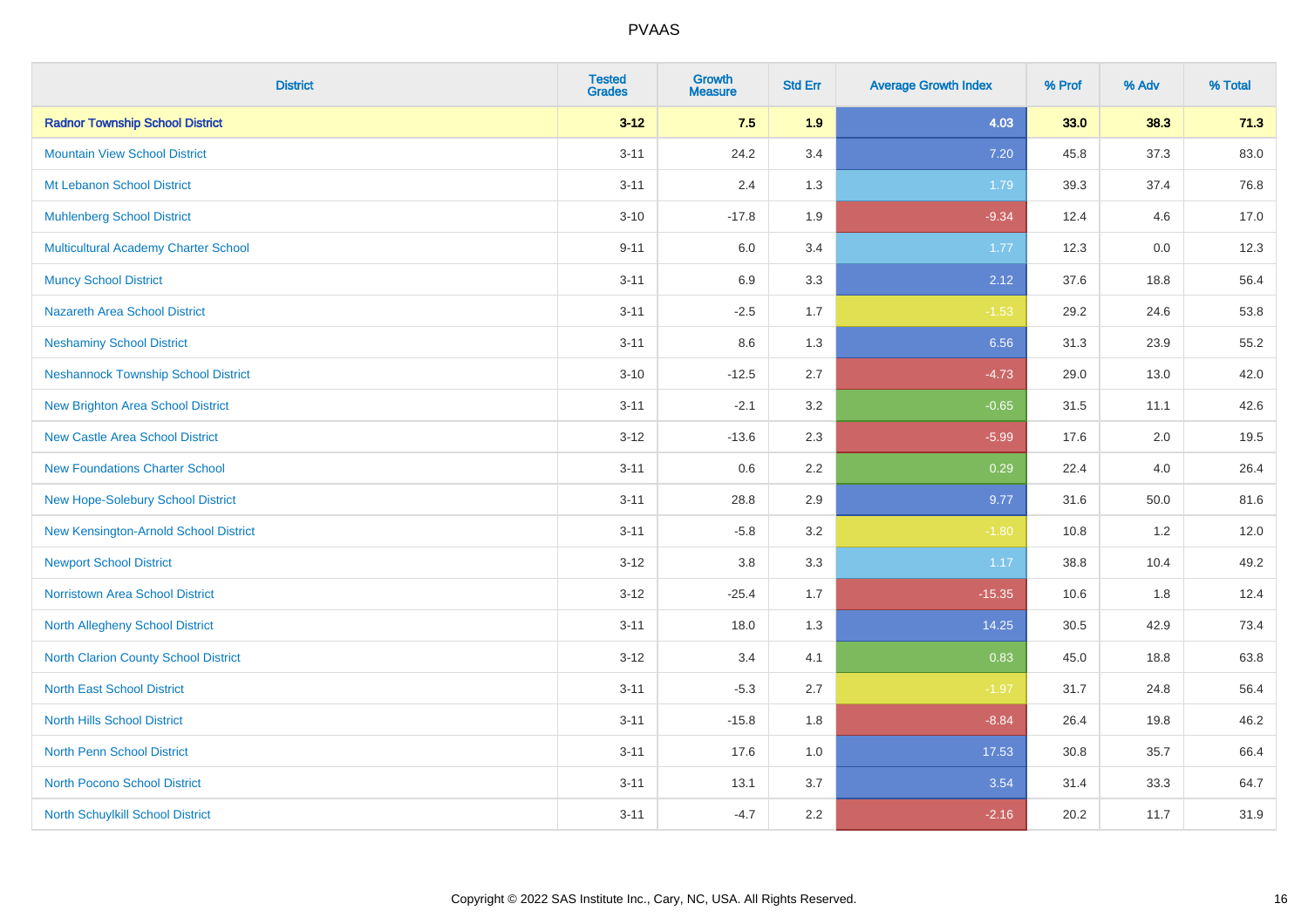| <b>District</b>                           | <b>Tested</b><br><b>Grades</b> | <b>Growth</b><br><b>Measure</b> | <b>Std Err</b> | <b>Average Growth Index</b> | % Prof | % Adv   | % Total |
|-------------------------------------------|--------------------------------|---------------------------------|----------------|-----------------------------|--------|---------|---------|
| <b>Radnor Township School District</b>    | $3 - 12$                       | 7.5                             | 1.9            | 4.03                        | 33.0   | 38.3    | 71.3    |
| <b>North Star School District</b>         | $3 - 11$                       | 1.1                             | 3.3            | 0.34                        | 26.2   | 20.0    | 46.2    |
| Northampton Area School District          | $3 - 11$                       | 3.2                             | 1.5            | 2.05                        | 29.8   | 17.9    | 47.7    |
| <b>Northeast Bradford School District</b> | $3 - 10$                       | $-5.0$                          | 3.7            | $-1.35$                     | 30.6   | 4.8     | 35.5    |
| Northeastern York School District         | $3 - 11$                       | 3.8                             | 1.8            | 2.11                        | 32.7   | 21.0    | 53.7    |
| Northern Bedford County School District   | $3 - 11$                       | $-2.3$                          | 3.3            | $-0.69$                     | 26.2   | 16.9    | 43.1    |
| Northern Cambria School District          | $3 - 11$                       | $-0.3$                          | 3.4            | $-0.09$                     | 26.5   | 1.2     | 27.7    |
| Northern Lebanon School District          | $3 - 11$                       | $-0.7$                          | 2.3            | $-0.29$                     | 18.8   | 6.8     | 25.6    |
| Northern Lehigh School District           | $3 - 12$                       | 6.1                             | 2.5            | 2.42                        | 21.4   | 18.0    | 39.3    |
| Northern Potter School District           | $3 - 12$                       | 6.8                             | 4.6            | 1.48                        | 30.6   | 11.1    | 41.7    |
| Northern Tioga School District            | $3 - 12$                       | 6.8                             | 2.6            | 2.64                        | 25.0   | 16.9    | 41.9    |
| Northern York County School District      | $3 - 11$                       | 8.4                             | 1.8            | 4.63                        | 24.3   | 23.1    | 47.4    |
| <b>Northgate School District</b>          | $3 - 11$                       | $-3.0$                          | 3.4            | $-0.85$                     | 35.6   | $6.8\,$ | 42.4    |
| Northwest Area School District            | $3 - 10$                       | $-3.2$                          | 3.3            | $-0.97$                     | 30.4   | 13.0    | 43.5    |
| Northwestern Lehigh School District       | $3 - 11$                       | $-2.4$                          | 2.1            | $-1.14$                     | 41.7   | 17.9    | 59.5    |
| <b>Northwestern School District</b>       | $3 - 11$                       | $-14.6$                         | 3.2            | $-4.51$                     | 32.5   | 13.7    | 46.2    |
| <b>Norwin School District</b>             | $3 - 11$                       | $-1.1$                          | 1.6            | $-0.70$                     | 37.7   | 27.6    | 65.2    |
| <b>Octorara Area School District</b>      | $3 - 11$                       | $-7.5$                          | 3.2            | $-2.35$                     | 26.1   | 17.0    | 43.2    |
| Oil City Area School District             | $3 - 11$                       | 8.6                             | 2.4            | 3.56                        | 29.1   | 13.1    | 42.2    |
| <b>Old Forge School District</b>          | $3 - 12$                       | $-11.3$                         | 3.1            | $-3.62$                     | 28.6   | 13.2    | 41.8    |
| <b>Oley Valley School District</b>        | $3 - 11$                       | 1.4                             | 2.4            | 0.56                        | 37.4   | 23.9    | 61.4    |
| <b>Oswayo Valley School District</b>      | $3 - 12$                       | 9.9                             | 5.1            | 1.93                        | 26.5   | 44.1    | 70.6    |
| <b>Otto-Eldred School District</b>        | $3 - 11$                       | $-0.5$                          | 3.5            | $-0.13$                     | 35.8   | 10.5    | 46.3    |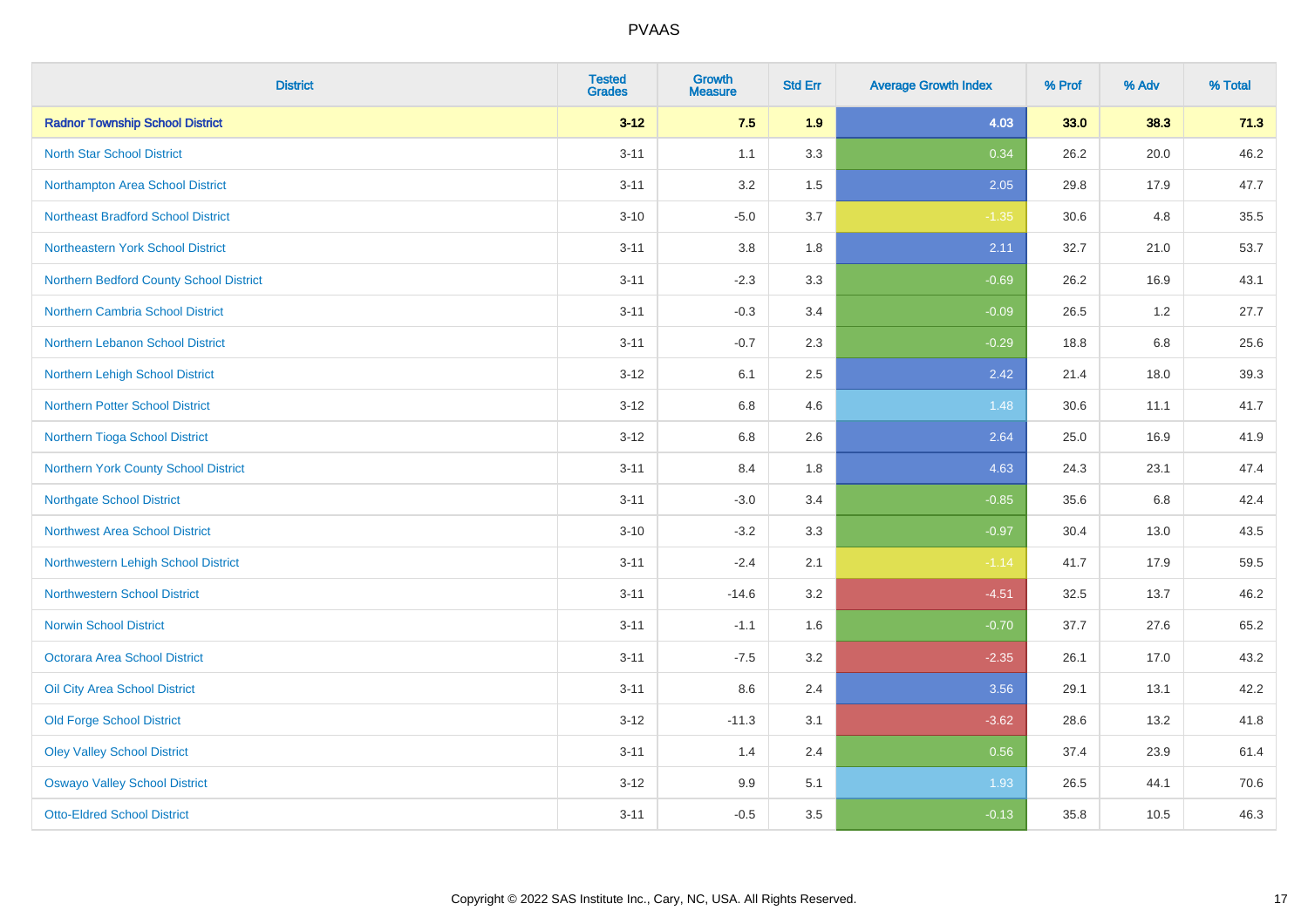| <b>District</b>                               | <b>Tested</b><br><b>Grades</b> | <b>Growth</b><br><b>Measure</b> | <b>Std Err</b> | <b>Average Growth Index</b> | % Prof | % Adv   | % Total |
|-----------------------------------------------|--------------------------------|---------------------------------|----------------|-----------------------------|--------|---------|---------|
| <b>Radnor Township School District</b>        | $3 - 12$                       | 7.5                             | 1.9            | 4.03                        | 33.0   | 38.3    | 71.3    |
| <b>Owen J Roberts School District</b>         | $3 - 11$                       | $-3.5$                          | 1.5            | $-2.27$                     | 36.8   | 24.4    | 61.2    |
| <b>Oxford Area School District</b>            | $3 - 11$                       | $-3.1$                          | 1.8            | $-1.77$                     | 27.5   | 14.5    | 42.0    |
| <b>Palisades School District</b>              | $3 - 11$                       | 7.7                             | 2.9            | 2.66                        | 27.8   | 20.3    | 48.1    |
| <b>Palmerton Area School District</b>         | $3 - 11$                       | $-0.9$                          | 2.7            | $-0.34$                     | 34.3   | 14.3    | 48.6    |
| Palmyra Area School District                  | $3 - 11$                       | 16.2                            | 1.8            | 9.02                        | 38.8   | 34.0    | 72.8    |
| <b>Panther Valley School District</b>         | $3 - 12$                       | $-13.3$                         | 3.2            | $-4.10$                     | 31.5   | 4.1     | 35.6    |
| <b>Parkland School District</b>               | $3 - 11$                       | $-3.7$                          | 1.2            | $-3.17$                     | 31.4   | 30.6    | 62.0    |
| Pen Argyl Area School District                | $3 - 12$                       | 12.8                            | 2.5            | 5.10                        | 28.5   | 23.8    | 52.3    |
| Penn Cambria School District                  | $3 - 11$                       | $-4.5$                          | 2.4            | $-1.86$                     | 27.3   | 15.8    | 43.2    |
| <b>Penn Hills School District</b>             | $3 - 11$                       | 0.0                             | 2.4            | 0.02                        | 18.4   | 7.1     | 25.6    |
| <b>Penn Manor School District</b>             | $3 - 11$                       | 7.1                             | 1.5            | 4.82                        | 26.7   | 20.5    | 47.2    |
| <b>Penncrest School District</b>              | $3 - 11$                       | 6.0                             | 1.9            | 3.24                        | 31.1   | 16.9    | 48.0    |
| <b>Penn-Delco School District</b>             | $3 - 11$                       | 1.3                             | 1.8            | 0.75                        | 26.5   | 12.6    | 39.1    |
| <b>Pennridge School District</b>              | $3 - 10$                       | 7.4                             | 1.5            | 5.10                        | 32.0   | 27.6    | 59.6    |
| <b>Penns Manor Area School District</b>       | $3 - 12$                       | $-1.9$                          | $3.5\,$        | $-0.55$                     | 24.2   | $3.8\,$ | 28.0    |
| Penns Valley Area School District             | $3 - 12$                       | 14.1                            | 2.6            | 5.33                        | 29.6   | 23.3    | 52.9    |
| <b>Pennsbury School District</b>              | $3 - 11$                       | 5.6                             | 1.3            | 4.38                        | 37.7   | 27.7    | 65.4    |
| Pennsylvania Cyber Charter School             | $3 - 11$                       | 0.6                             | 1.5            | 0.37                        | 20.8   | 8.1     | 28.9    |
| Pennsylvania Distance Learning Charter School | $3 - 12$                       | 6.8                             | 3.4            | 1.99                        | 19.8   | 6.2     | 25.9    |
| Pennsylvania Leadership Charter School        | $3 - 11$                       | 8.0                             | 1.9            | 4.22                        | 33.1   | 27.8    | 60.9    |
| Pennsylvania Virtual Charter School           | $3 - 11$                       | 4.4                             | 3.4            | 1.31                        | 29.8   | 21.2    | 51.0    |
| <b>Penn-Trafford School District</b>          | $3 - 11$                       | 2.9                             | 1.8            | 1.68                        | 46.3   | 26.2    | 72.5    |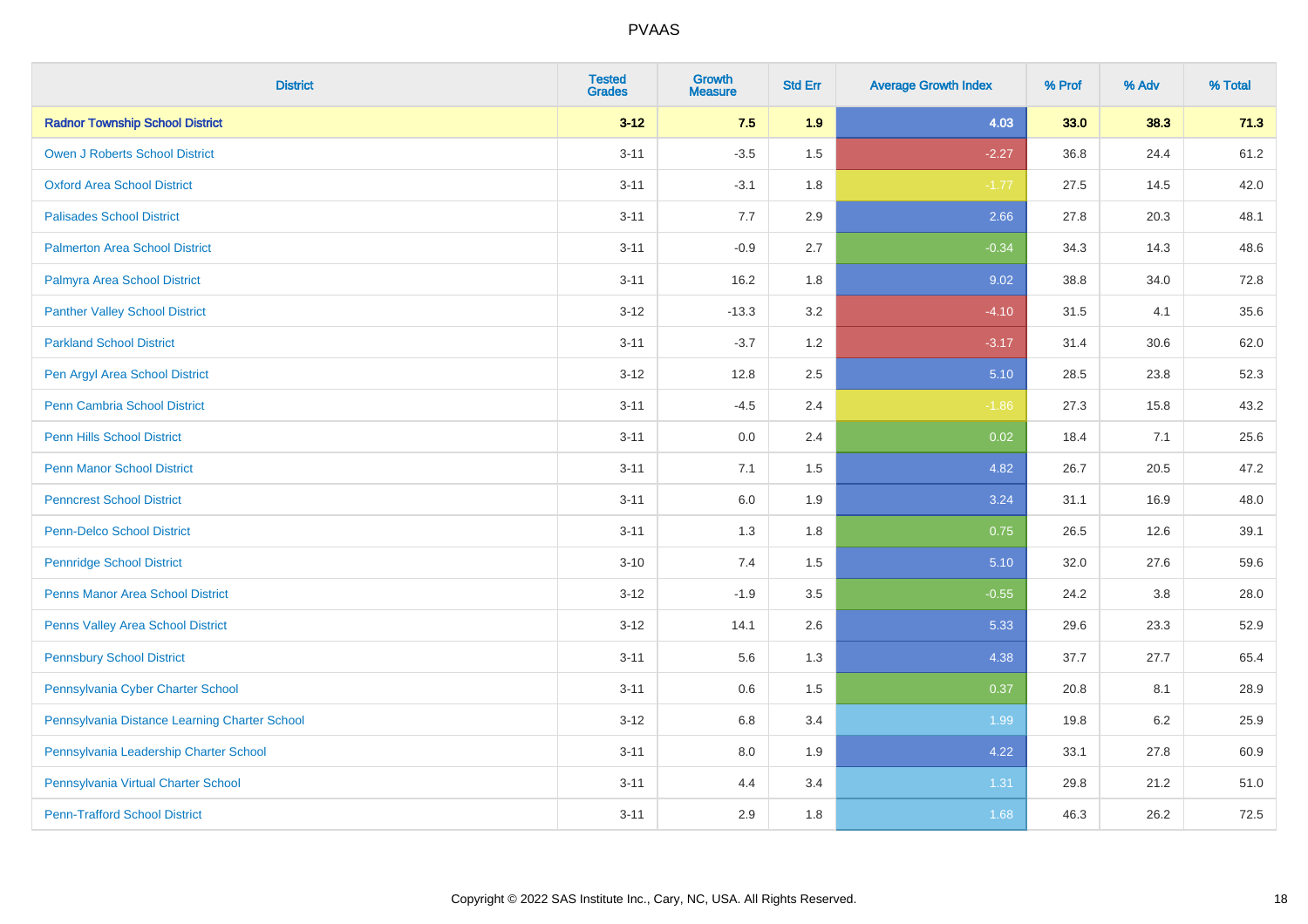| <b>District</b>                                    | <b>Tested</b><br><b>Grades</b> | <b>Growth</b><br><b>Measure</b> | <b>Std Err</b> | <b>Average Growth Index</b> | % Prof | % Adv | % Total |
|----------------------------------------------------|--------------------------------|---------------------------------|----------------|-----------------------------|--------|-------|---------|
| <b>Radnor Township School District</b>             | $3 - 12$                       | 7.5                             | 1.9            | 4.03                        | 33.0   | 38.3  | 71.3    |
| People For People Charter School                   | $3 - 12$                       | 6.4                             | 5.6            | 1.15                        | 2.4    | 0.0   | 2.4     |
| <b>Pequea Valley School District</b>               | $3 - 11$                       | 18.0                            | 3.1            | 5.74                        | 29.2   | 37.5  | 66.7    |
| <b>Perkiomen Valley School District</b>            | $3 - 11$                       | 2.7                             | 1.5            | 1.83                        | 35.0   | 25.3  | 60.3    |
| Perseus House Charter School Of Excellence         | $6 - 11$                       | $-6.4$                          | 2.6            | $-2.50$                     | 0.9    | 0.0   | 0.9     |
| <b>Peters Township School District</b>             | $3 - 11$                       | 14.1                            | 1.7            | 8.16                        | 35.2   | 41.6  | 76.8    |
| Philadelphia Academy Charter School                | $3 - 11$                       | $-14.7$                         | 2.7            | $-5.42$                     | 21.6   | 3.9   | 25.5    |
| Philadelphia City School District                  | $3 - 12$                       | $-7.8$                          | 0.6            | $-13.43$                    | 16.4   | 6.5   | 22.9    |
| Philadelphia Electrical & Tech Charter High School | $10 - 10$                      | 1.2                             | 2.6            | 0.45                        | 0.9    | 0.0   | 0.9     |
| Philipsburg-Osceola Area School District           | $3 - 11$                       | 4.1                             | 3.0            | 1.37                        | 22.5   | 16.2  | 38.8    |
| Phoenixville Area School District                  | $3 - 11$                       | 7.3                             | 1.8            | 3.96                        | 32.3   | 27.6  | 59.8    |
| <b>Pine Grove Area School District</b>             | $3 - 11$                       | $-1.1$                          | 3.0            | $-0.36$                     | 29.5   | 14.3  | 43.8    |
| <b>Pine-Richland School District</b>               | $3 - 11$                       | 9.3                             | 1.7            | 5.56                        | 42.3   | 35.8  | 78.1    |
| <b>Pittsburgh School District</b>                  | $3 - 11$                       | $-13.0$                         | 1.1            | $-12.25$                    | 16.1   | 6.5   | 22.6    |
| <b>Pittston Area School District</b>               | $3 - 11$                       | $-8.2$                          | 2.2            | $-3.75$                     | 26.7   | 14.8  | 41.5    |
| <b>Pleasant Valley School District</b>             | $3 - 11$                       | $-3.3$                          | 1.8            | $-1.80$                     | 28.5   | 10.4  | 39.0    |
| <b>Plum Borough School District</b>                | $3 - 11$                       | $-9.4$                          | 2.4            | $-3.98$                     | 32.9   | 27.4  | 60.4    |
| Pocono Mountain School District                    | $3 - 12$                       | $-4.3$                          | 1.8            | $-2.43$                     | 35.5   | 17.1  | 52.6    |
| <b>Port Allegany School District</b>               | $3 - 11$                       | 6.5                             | 3.7            | 1.74                        | 26.4   | 11.3  | 37.7    |
| <b>Portage Area School District</b>                | $3 - 10$                       | $-0.5$                          | 3.3            | $-0.14$                     | 27.0   | 20.6  | 47.6    |
| <b>Pottsgrove School District</b>                  | $3 - 11$                       | $-5.5$                          | 2.0            | $-2.78$                     | 28.6   | 10.3  | 38.8    |
| <b>Pottstown School District</b>                   | $3-12$                         | 2.0                             | 2.2            | 0.88                        | 19.4   | 6.2   | 25.6    |
| <b>Pottsville Area School District</b>             | $3 - 12$                       | $-4.9$                          | 2.1            | $-2.36$                     | 21.8   | 7.9   | 29.6    |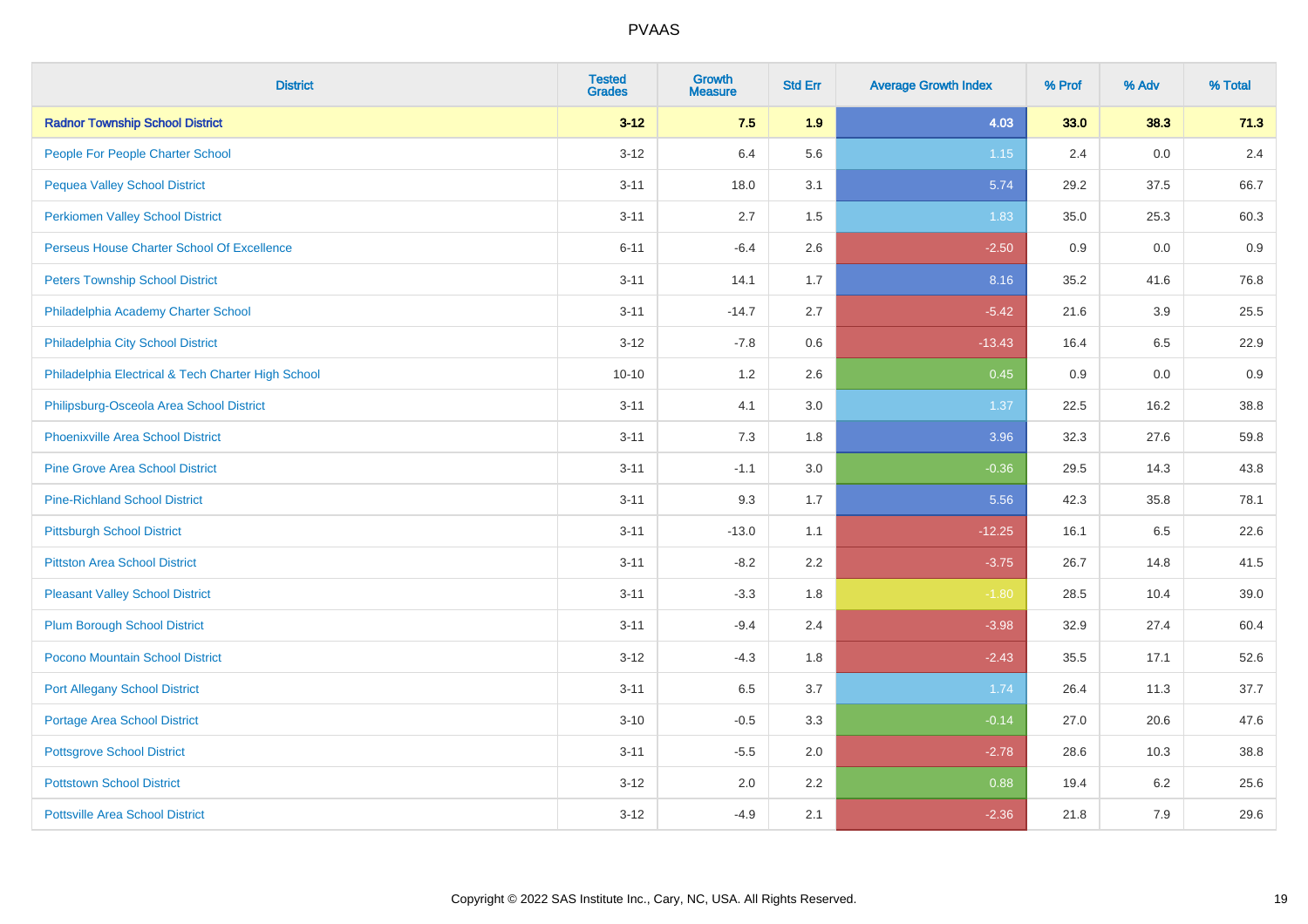| <b>District</b>                                                       | <b>Tested</b><br><b>Grades</b> | <b>Growth</b><br><b>Measure</b> | <b>Std Err</b> | <b>Average Growth Index</b> | % Prof | % Adv   | % Total |
|-----------------------------------------------------------------------|--------------------------------|---------------------------------|----------------|-----------------------------|--------|---------|---------|
| <b>Radnor Township School District</b>                                | $3 - 12$                       | 7.5                             | 1.9            | 4.03                        | 33.0   | 38.3    | 71.3    |
| Preparatory Charter School Of Mathematics, Science, Tech, And Careers | $9 - 10$                       | $-5.1$                          | 2.5            | $-2.03$                     | 6.3    | 1.4     | 7.7     |
| Propel Charter School - Braddock Hills                                | $3 - 11$                       | $-2.1$                          | 3.3            | $-0.63$                     | 4.8    | 3.2     | 8.1     |
| <b>Propel Charter School-Homestead</b>                                | $3 - 11$                       | $-5.0$                          | 3.9            | $-1.27$                     | 7.3    | $0.0\,$ | 7.3     |
| <b>Propel Charter School-Montour</b>                                  | $3 - 10$                       | $-3.4$                          | 3.6            | $-0.93$                     | 7.7    | 0.0     | 7.7     |
| <b>Punxsutawney Area School District</b>                              | $3 - 11$                       | 15.8                            | 2.7            | 5.83                        | 18.6   | 29.0    | 47.6    |
| <b>Purchase Line School District</b>                                  | $3 - 12$                       | 4.3                             | 3.3            | 1.30                        | 32.3   | 9.0     | 41.4    |
| <b>Quaker Valley School District</b>                                  | $3 - 11$                       | 12.2                            | 2.5            | 4.90                        | 39.5   | 26.4    | 65.9    |
| <b>Quakertown Community School District</b>                           | $3 - 12$                       | $-4.3$                          | 1.5            | $-2.79$                     | 33.8   | 20.1    | 53.8    |
| <b>Radnor Township School District</b>                                | $3 - 12$                       | 7.5                             | 1.9            | 4.03                        | 33.0   | 38.3    | 71.3    |
| <b>Reach Cyber Charter School</b>                                     | $3 - 11$                       | 1.4                             | 3.6            | 0.40                        | 32.9   | 15.2    | 48.1    |
| <b>Reading School District</b>                                        | $3 - 11$                       | 4.3                             | 1.2            | 3.71                        | 16.8   | 6.0     | 22.8    |
| <b>Red Lion Area School District</b>                                  | $3 - 11$                       | 4.5                             | 1.9            | 2.31                        | 32.3   | 21.5    | 53.8    |
| <b>Redbank Valley School District</b>                                 | $3 - 11$                       | $-7.5$                          | 3.1            | $-2.41$                     | 12.4   | 10.6    | 23.1    |
| Renaissance Academy Charter School                                    | $3 - 11$                       | $-5.6$                          | 3.1            | $-1.79$                     | 28.4   | 18.5    | 46.9    |
| <b>Reynolds School District</b>                                       | $3 - 10$                       | $-3.0$                          | 3.5            | $-0.87$                     | 27.3   | 9.1     | 36.4    |
| <b>Richland School District</b>                                       | $3 - 11$                       | $-6.9$                          | 2.6            | $-2.63$                     | 40.1   | 20.9    | 61.0    |
| <b>Ridgway Area School District</b>                                   | $3 - 11$                       | $-6.1$                          | 4.0            | $-1.53$                     | 42.2   | 15.6    | 57.8    |
| <b>Ridley School District</b>                                         | $3 - 12$                       | 0.3                             | 1.6            | 0.21                        | 32.0   | 10.7    | 42.6    |
| <b>Ringgold School District</b>                                       | $3 - 11$                       | 2.9                             | 2.2            | 1.32                        | 23.8   | 13.3    | 37.1    |
| <b>Riverside Beaver County School District</b>                        | $3 - 11$                       | $-5.5$                          | 2.7            | $-2.03$                     | 35.8   | 23.2    | 59.0    |
| <b>Riverside School District</b>                                      | $3 - 11$                       | $-6.2$                          | 2.7            | $-2.33$                     | 20.8   | 17.0    | 37.7    |
| <b>Riverview School District</b>                                      | $3 - 11$                       | $-13.0$                         | 4.0            | $-3.29$                     | 43.1   | 7.8     | 51.0    |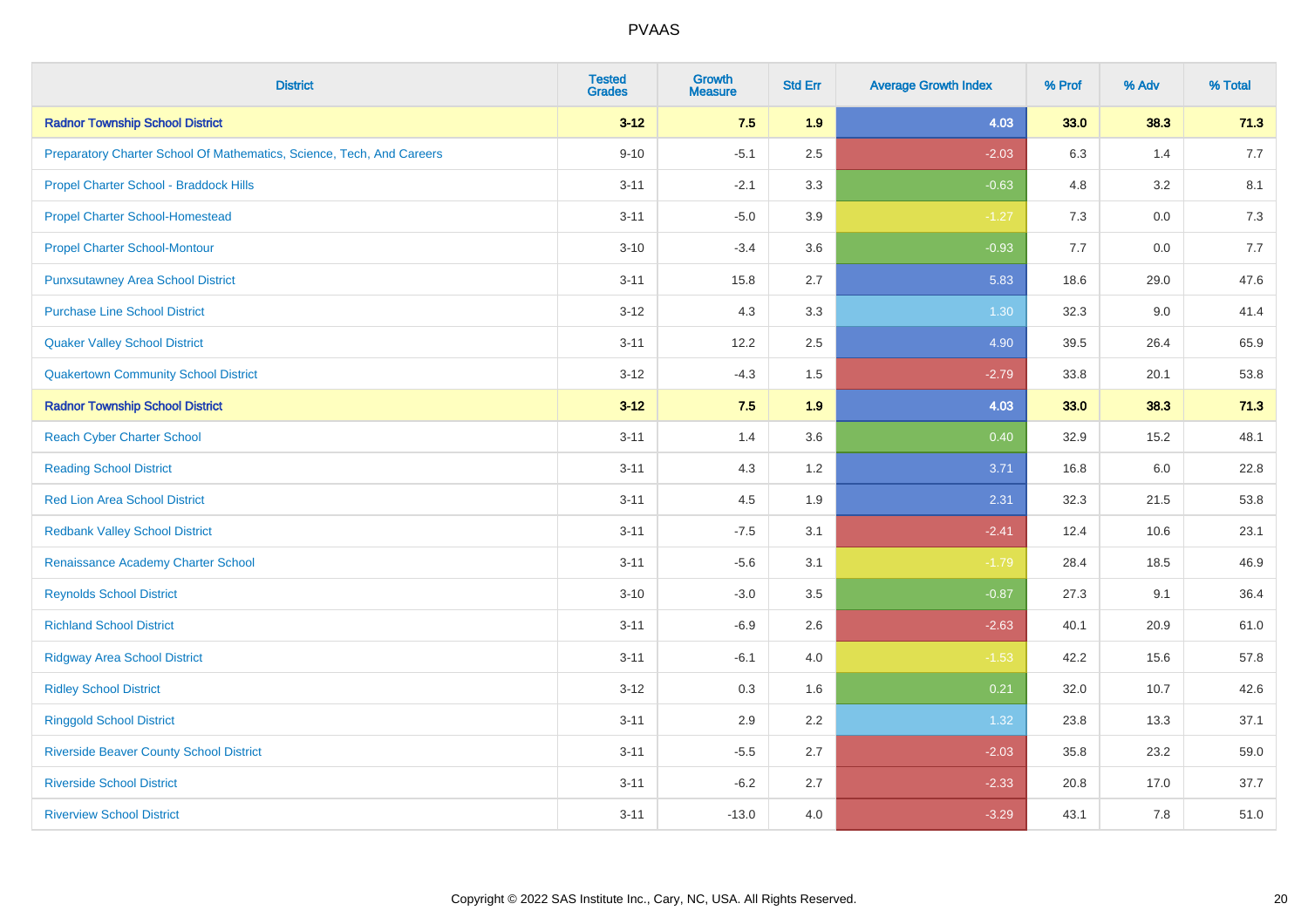| <b>District</b>                               | <b>Tested</b><br><b>Grades</b> | Growth<br><b>Measure</b> | <b>Std Err</b> | <b>Average Growth Index</b> | % Prof | % Adv | % Total |
|-----------------------------------------------|--------------------------------|--------------------------|----------------|-----------------------------|--------|-------|---------|
| <b>Radnor Township School District</b>        | $3 - 12$                       | 7.5                      | 1.9            | 4.03                        | 33.0   | 38.3  | 71.3    |
| <b>Roberto Clemente Charter School</b>        | $3 - 12$                       | $-3.3$                   | 4.1            | $-0.79$                     | 22.7   | 4.6   | 27.3    |
| <b>Rochester Area School District</b>         | $3 - 11$                       | $-5.7$                   | 3.9            | $-1.45$                     | 14.9   | 2.1   | 17.0    |
| Rose Tree Media School District               | $3 - 10$                       | $-2.8$                   | 2.1            | $-1.33$                     | 35.2   | 29.6  | 64.8    |
| Saint Marys Area School District              | $3 - 11$                       | 6.0                      | 2.2            | 2.69                        | 35.4   | 18.3  | 53.7    |
| <b>Salisbury Township School District</b>     | $3 - 11$                       | 5.8                      | 3.6            | 1.62                        | 24.4   | 12.6  | 37.0    |
| Salisbury-Elk Lick School District            | $3 - 11$                       | $-8.4$                   | 5.8            | $-1.45$                     | 33.3   | 5.6   | 38.9    |
| <b>Saucon Valley School District</b>          | $3 - 11$                       | 18.9                     | 2.2            | 8.48                        | 26.0   | 39.6  | 65.6    |
| <b>Sayre Area School District</b>             | $3 - 11$                       | 5.8                      | 3.2            | 1.81                        | 30.3   | 21.0  | 51.3    |
| <b>School Lane Charter School</b>             | $3 - 11$                       | 2.6                      | 3.6            | 0.72                        | 23.1   | 18.7  | 41.8    |
| Schuylkill Haven Area School District         | $3 - 11$                       | $-5.3$                   | 2.7            | $-1.96$                     | 22.2   | 11.6  | 33.8    |
| <b>Schuylkill Valley School District</b>      | $3 - 11$                       | $-1.0$                   | 2.2            | $-0.47$                     | 29.8   | 20.2  | 50.0    |
| <b>Scranton School District</b>               | $3 - 12$                       | $-10.1$                  | 2.5            | $-4.04$                     | 20.0   | 7.7   | 27.7    |
| Selinsgrove Area School District              | $3 - 12$                       | $-5.7$                   | 2.1            | $-2.74$                     | 25.4   | 13.9  | 39.2    |
| <b>Seneca Valley School District</b>          | $3 - 11$                       | $0.8\,$                  | 1.4            | 0.54                        | 40.6   | 25.2  | 65.8    |
| <b>Shade-Central City School District</b>     | $3 - 11$                       | $-14.6$                  | 4.0            | $-3.68$                     | 9.6    | 0.0   | 9.6     |
| <b>Shaler Area School District</b>            | $3 - 11$                       | $-2.1$                   | 1.8            | $-1.18$                     | 32.0   | 13.0  | 45.0    |
| <b>Shamokin Area School District</b>          | $3 - 11$                       | $-2.6$                   | 2.5            | $-1.06$                     | 19.6   | 9.8   | 29.3    |
| <b>Shanksville-Stonycreek School District</b> | $3 - 10$                       | $-8.6$                   | 5.5            | $-1.55$                     | 17.6   | 23.5  | 41.2    |
| <b>Sharon City School District</b>            | $3 - 11$                       | $-6.5$                   | 2.3            | $-2.79$                     | 13.1   | 5.0   | 18.1    |
| <b>Sharpsville Area School District</b>       | $3 - 11$                       | 3.8                      | 3.7            | 1.04                        | 41.1   | 23.2  | 64.3    |
| <b>Shenandoah Valley School District</b>      | $3 - 11$                       | $-4.5$                   | 3.5            | $-1.29$                     | 14.3   | 0.0   | 14.3    |
| Shenango Area School District                 | $3 - 11$                       | 1.7                      | 3.2            | 0.52                        | 41.4   | 13.8  | 55.3    |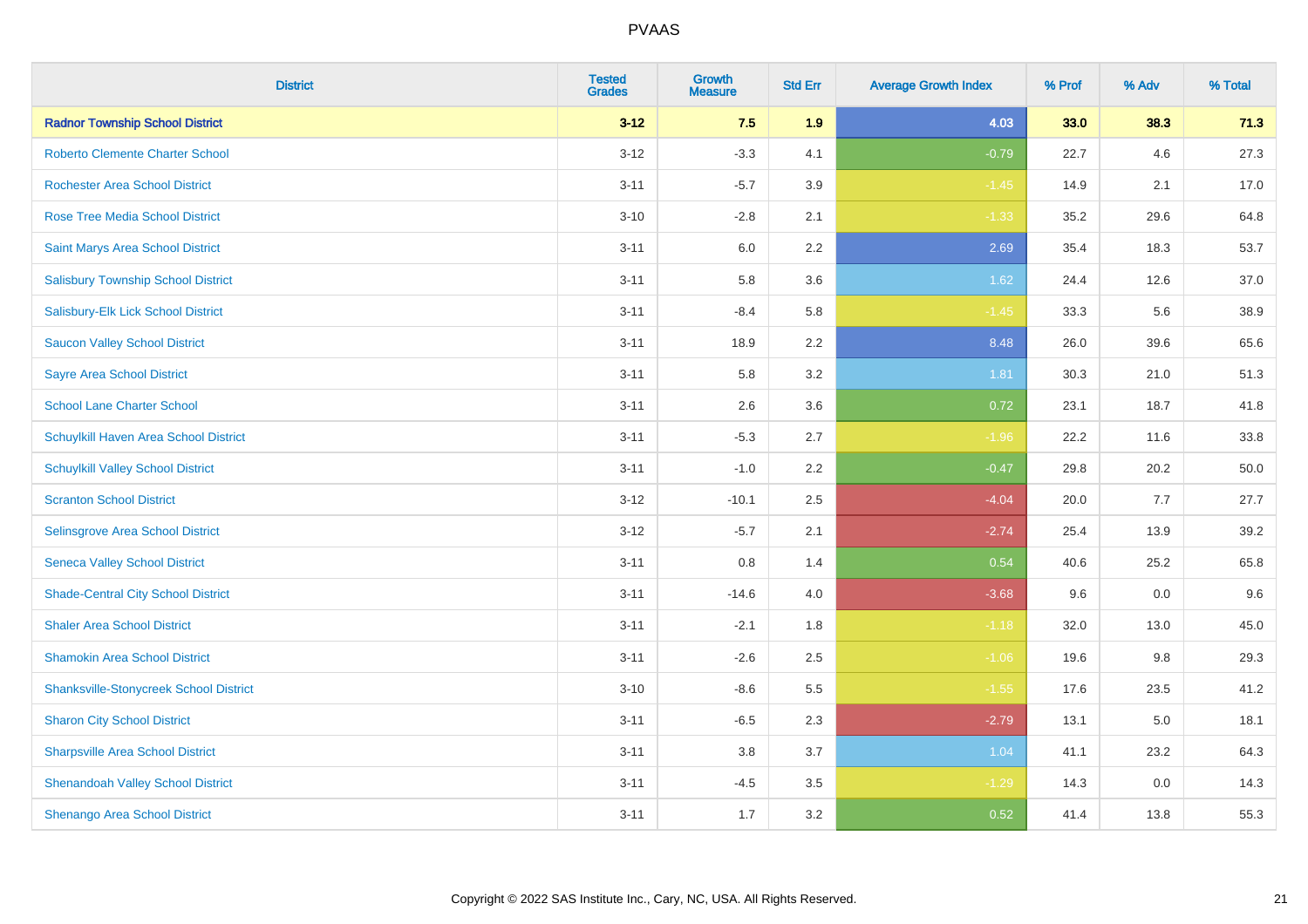| <b>District</b>                            | <b>Tested</b><br><b>Grades</b> | <b>Growth</b><br><b>Measure</b> | <b>Std Err</b> | <b>Average Growth Index</b> | % Prof | % Adv | % Total |
|--------------------------------------------|--------------------------------|---------------------------------|----------------|-----------------------------|--------|-------|---------|
| <b>Radnor Township School District</b>     | $3 - 12$                       | 7.5                             | 1.9            | 4.03                        | 33.0   | 38.3  | 71.3    |
| <b>Shikellamy School District</b>          | $3 - 10$                       | $-8.3$                          | 2.4            | $-3.42$                     | 20.8   | 18.5  | 39.2    |
| <b>Shippensburg Area School District</b>   | $3 - 11$                       | 0.5                             | 1.8            | 0.26                        | 23.5   | 22.8  | 46.3    |
| <b>Slippery Rock Area School District</b>  | $3 - 11$                       | $-3.8$                          | 2.5            | $-1.56$                     | 30.8   | 21.9  | 52.7    |
| <b>Smethport Area School District</b>      | $3 - 12$                       | 5.8                             | 3.8            | 1.52                        | 24.6   | 20.0  | 44.6    |
| <b>Solanco School District</b>             | $3 - 11$                       | 2.2                             | 1.8            | 1.18                        | 27.2   | 15.0  | 42.3    |
| <b>Somerset Area School District</b>       | $3 - 11$                       | $-7.6$                          | 2.4            | $-3.17$                     | 21.0   | 14.5  | 35.5    |
| <b>Souderton Area School District</b>      | $3 - 11$                       | 18.5                            | 1.4            | 12.86                       | 39.2   | 31.2  | 70.4    |
| <b>South Allegheny School District</b>     | $3 - 11$                       | $-0.9$                          | 3.1            | $-0.30$                     | 23.8   | 2.5   | 26.2    |
| South Butler County School District        | $3 - 10$                       | 6.3                             | 2.2            | 2.80                        | 37.8   | 19.2  | 57.0    |
| <b>South Eastern School District</b>       | $3 - 11$                       | $-1.0$                          | 1.8            | $-0.55$                     | 36.4   | 17.1  | 53.5    |
| South Fayette Township School District     | $3 - 11$                       | 6.0                             | 1.8            | 3.33                        | 32.2   | 38.3  | 70.5    |
| South Middleton School District            | $3 - 11$                       | 4.4                             | 2.2            | 1.95                        | 31.1   | 16.4  | 47.5    |
| <b>South Park School District</b>          | $3 - 11$                       | $-8.8$                          | 2.5            | $-3.46$                     | 28.1   | 17.0  | 45.2    |
| South Side Area School District            | $3 - 11$                       | $-0.6$                          | 3.1            | $-0.19$                     | 24.0   | 28.0  | 52.0    |
| <b>South Western School District</b>       | $3 - 12$                       | 2.5                             | 1.7            | 1.48                        | 36.2   | 19.7  | 55.9    |
| South Williamsport Area School District    | $3 - 10$                       | 0.9                             | 3.1            | 0.31                        | 38.4   | 11.6  | 50.0    |
| <b>Southeast Delco School District</b>     | $3 - 10$                       | 3.9                             | 3.5            | 1.12                        | 18.6   | 3.4   | 22.0    |
| <b>Southeastern Greene School District</b> | $3 - 10$                       | $-2.3$                          | 4.4            | $-0.53$                     | 29.0   | 9.7   | 38.7    |
| Southern Columbia Area School District     | $3 - 11$                       | $-8.5$                          | 3.0            | $-2.83$                     | 30.5   | 12.8  | 43.3    |
| <b>Southern Fulton School District</b>     | $3 - 11$                       | $-5.1$                          | 4.0            | $-1.29$                     | 21.7   | 13.0  | 34.8    |
| Southern Huntingdon County School District | $3 - 11$                       | $-5.9$                          | 3.4            | $-1.76$                     | 32.8   | 4.9   | 37.7    |
| <b>Southern Lehigh School District</b>     | $3 - 11$                       | $-4.1$                          | 2.1            | $-1.94$                     | 39.3   | 28.0  | 67.2    |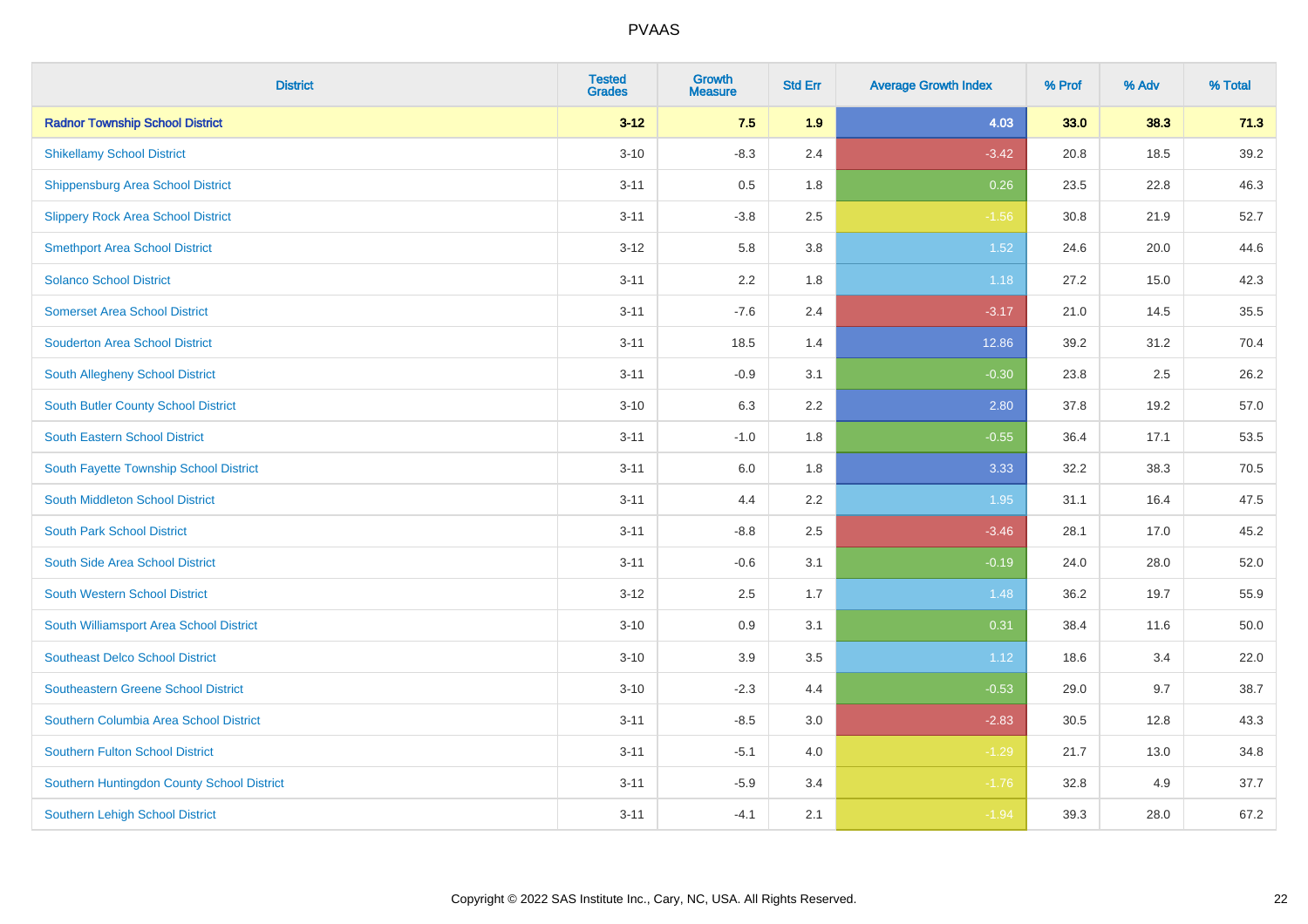| <b>District</b>                              | <b>Tested</b><br><b>Grades</b> | <b>Growth</b><br><b>Measure</b> | <b>Std Err</b> | <b>Average Growth Index</b> | % Prof | % Adv | % Total |
|----------------------------------------------|--------------------------------|---------------------------------|----------------|-----------------------------|--------|-------|---------|
| <b>Radnor Township School District</b>       | $3 - 12$                       | 7.5                             | 1.9            | 4.03                        | 33.0   | 38.3  | 71.3    |
| Southern Tioga School District               | $3 - 11$                       | $-0.1$                          | 2.8            | $-0.03$                     | 26.3   | 10.3  | 36.6    |
| <b>Southern York County School District</b>  | $3 - 11$                       | 15.5                            | 1.8            | 8.48                        | 37.6   | 29.2  | 66.8    |
| <b>Southmoreland School District</b>         | $3 - 11$                       | $-12.5$                         | 3.1            | $-4.04$                     | 33.3   | 15.5  | 48.8    |
| <b>Spring Cove School District</b>           | $3 - 11$                       | 9.1                             | 2.4            | 3.77                        | 31.8   | 25.4  | 57.1    |
| <b>Spring Grove Area School District</b>     | $3 - 11$                       | 3.9                             | 2.0            | 1.90                        | 30.0   | 23.0  | 53.0    |
| <b>Springfield School District</b>           | $3 - 11$                       | 1.2                             | 1.7            | 0.69                        | 31.8   | 25.2  | 56.9    |
| <b>Springfield Township School District</b>  | $3 - 11$                       | $-3.9$                          | 3.1            | $-1.27$                     | 37.2   | 30.8  | 68.1    |
| <b>Spring-Ford Area School District</b>      | $3 - 11$                       | 16.6                            | 1.2            | 14.02                       | 30.4   | 45.3  | 75.7    |
| <b>State College Area School District</b>    | $3 - 11$                       | 24.5                            | 1.3            | 18.59                       | 31.9   | 46.9  | 78.8    |
| <b>Steel Valley School District</b>          | $3 - 11$                       | 11.1                            | 3.3            | 3.33                        | 34.8   | 10.1  | 44.9    |
| <b>Steelton-Highspire School District</b>    | $3 - 11$                       | $-5.3$                          | 3.2            | $-1.65$                     | 13.9   | 0.0   | 13.9    |
| <b>Sto-Rox School District</b>               | $3 - 10$                       | $-7.0$                          | 3.5            | $-1.99$                     | 3.2    | 0.0   | 3.2     |
| <b>Stroudsburg Area School District</b>      | $3 - 11$                       | $7.5\,$                         | 1.6            | 4.70                        | 30.4   | 18.3  | 48.7    |
| <b>Sugar Valley Rural Charter School</b>     | $3 - 11$                       | $-3.6$                          | 3.7            | $-0.98$                     | 10.3   | 0.0   | 10.3    |
| <b>Sullivan County School District</b>       | $3 - 10$                       | 2.5                             | 4.3            | 0.58                        | 43.6   | 7.7   | 51.3    |
| <b>Susq-Cyber Charter School</b>             | $9 - 11$                       | $-3.2$                          | 5.8            | $-0.54$                     | 23.8   | 4.8   | 28.6    |
| <b>Susquehanna Community School District</b> | $3 - 11$                       | $-4.5$                          | 3.8            | $-1.19$                     | 31.9   | 8.8   | 40.7    |
| Susquehanna Township School District         | $3 - 12$                       | 3.9                             | 2.7            | 1.45                        | 19.0   | 13.1  | 32.0    |
| <b>Susquenita School District</b>            | $3 - 11$                       | $-5.9$                          | 2.6            | $-2.28$                     | 30.6   | 13.9  | 44.4    |
| <b>Tacony Academy Charter School</b>         | $3 - 11$                       | $-12.9$                         | 3.3            | $-3.90$                     | 8.6    | 1.4   | 10.0    |
| <b>Tamaqua Area School District</b>          | $3 - 12$                       | 6.5                             | 2.4            | 2.72                        | 34.3   | 17.5  | 51.8    |
| <b>Tech Freire Charter School</b>            | $9 - 11$                       | 0.7                             | 2.5            | 0.27                        | 3.6    | 0.0   | 3.6     |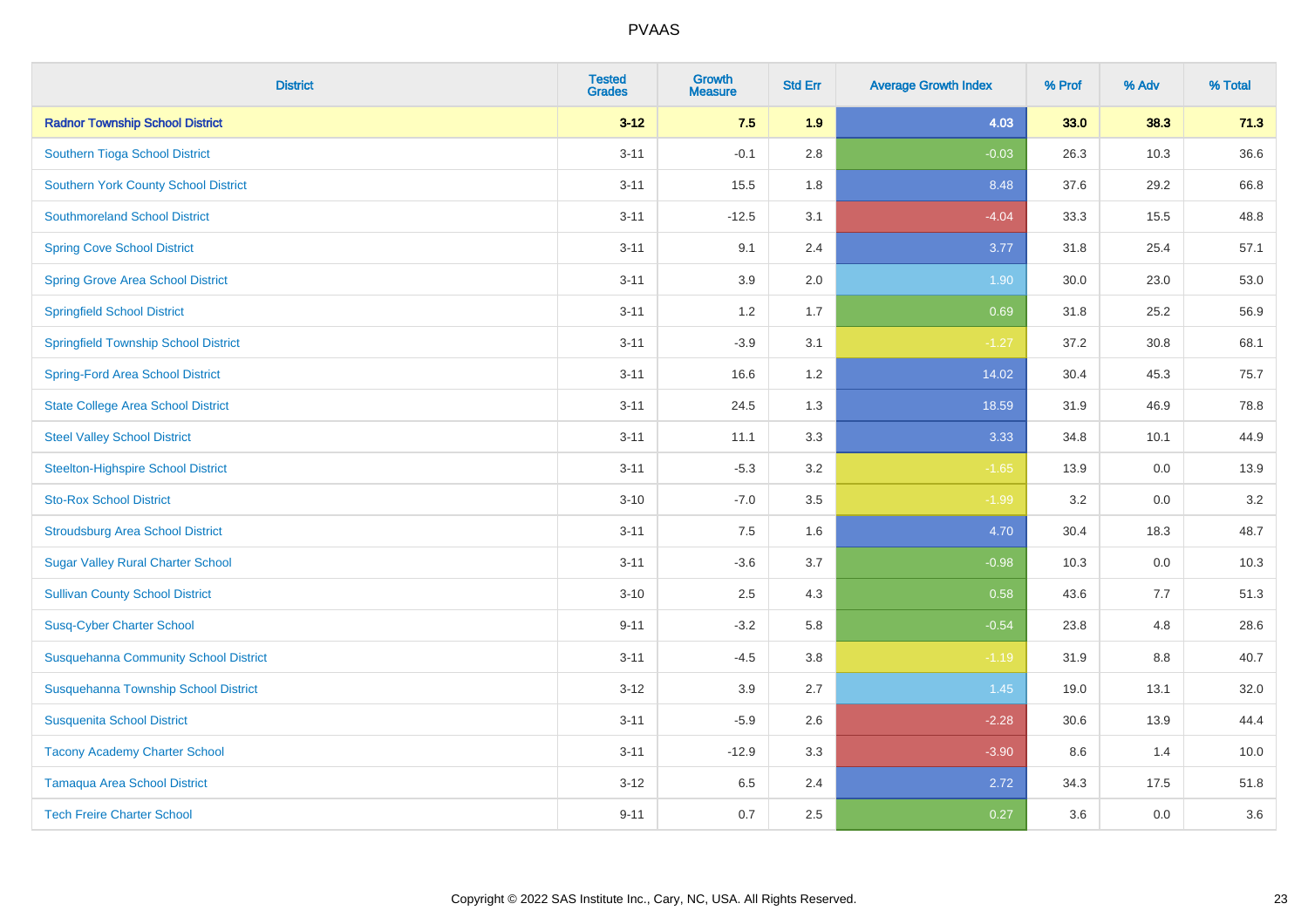| <b>District</b>                               | <b>Tested</b><br><b>Grades</b> | <b>Growth</b><br><b>Measure</b> | <b>Std Err</b> | <b>Average Growth Index</b> | % Prof | % Adv   | % Total |
|-----------------------------------------------|--------------------------------|---------------------------------|----------------|-----------------------------|--------|---------|---------|
| <b>Radnor Township School District</b>        | $3 - 12$                       | 7.5                             | 1.9            | 4.03                        | 33.0   | 38.3    | 71.3    |
| <b>Tidioute Community Charter School</b>      | $3 - 11$                       | $0.8\,$                         | 4.4            | 0.19                        | 18.1   | 6.9     | 25.0    |
| <b>Titusville Area School District</b>        | $3 - 11$                       | $-5.0$                          | 2.5            | $-1.98$                     | 26.5   | 6.8     | 33.3    |
| <b>Towanda Area School District</b>           | $3 - 11$                       | $-4.0$                          | 2.6            | $-1.52$                     | 24.8   | $9.9\,$ | 34.8    |
| <b>Tredyffrin-Easttown School District</b>    | $3 - 10$                       | 8.7                             | 2.4            | 3.57                        | 35.2   | 35.8    | 71.0    |
| <b>Trinity Area School District</b>           | $3 - 11$                       | $-8.7$                          | 1.8            | $-4.87$                     | 20.9   | 9.8     | 30.8    |
| <b>Tri-Valley School District</b>             | $3 - 10$                       | $-2.7$                          | 3.9            | $-0.69$                     | 31.0   | 9.5     | 40.5    |
| <b>Troy Area School District</b>              | $3 - 10$                       | $-4.7$                          | 3.2            | $-1.46$                     | 22.8   | 16.5    | 39.2    |
| <b>Tulpehocken Area School District</b>       | $3 - 12$                       | 1.0                             | 4.9            | 0.20                        | 11.5   | 23.1    | 34.6    |
| <b>Tunkhannock Area School District</b>       | $3 - 11$                       | 1.4                             | 2.0            | 0.71                        | 29.8   | 18.1    | 47.9    |
| <b>Turkeyfoot Valley Area School District</b> | $3 - 12$                       | $-15.4$                         | 5.8            | $-2.66$                     | 3.8    | 3.8     | $7.6$   |
| <b>Tuscarora School District</b>              | $3 - 11$                       | 13.4                            | 2.2            | 6.20                        | 37.1   | 26.3    | 63.4    |
| <b>Tussey Mountain School District</b>        | $3 - 12$                       | $-13.0$                         | 3.3            | $-3.93$                     | 11.1   | 3.2     | 14.3    |
| <b>Twin Valley School District</b>            | $3 - 12$                       | $-3.2$                          | 1.9            | $-1.68$                     | 38.8   | 19.8    | 58.6    |
| <b>Tyrone Area School District</b>            | $3 - 12$                       | 29.2                            | 2.3            | 12.86                       | 36.6   | 29.1    | 65.7    |
| <b>Union Area School District</b>             | $3 - 11$                       | $-6.5$                          | 3.8            | $-1.70$                     | 30.6   | 12.2    | 42.9    |
| <b>Union City Area School District</b>        | $3 - 12$                       | $-8.7$                          | 3.3            | $-2.59$                     | 29.7   | 10.9    | 40.6    |
| <b>Union School District</b>                  | $3 - 12$                       | 2.5                             | 3.7            | 0.69                        | 17.9   | 10.4    | 28.4    |
| <b>Uniontown Area School District</b>         | $3 - 11$                       | $-2.8$                          | 3.1            | $-0.91$                     | 31.7   | 7.3     | 39.0    |
| <b>Unionville-Chadds Ford School District</b> | $3 - 11$                       | 15.8                            | 1.7            | 9.12                        | 31.2   | 48.0    | 79.2    |
| <b>United School District</b>                 | $3 - 11$                       | 6.3                             | 3.3            | 1.89                        | 38.8   | 16.3    | 55.0    |
| <b>Universal Audenried Charter School</b>     | $9 - 11$                       | $-3.8$                          | 2.5            | $-1.53$                     | 3.0    | 0.5     | 3.5     |
| <b>Upper Adams School District</b>            | $3 - 11$                       | 0.9                             | 2.5            | 0.37                        | 33.0   | 17.0    | 50.0    |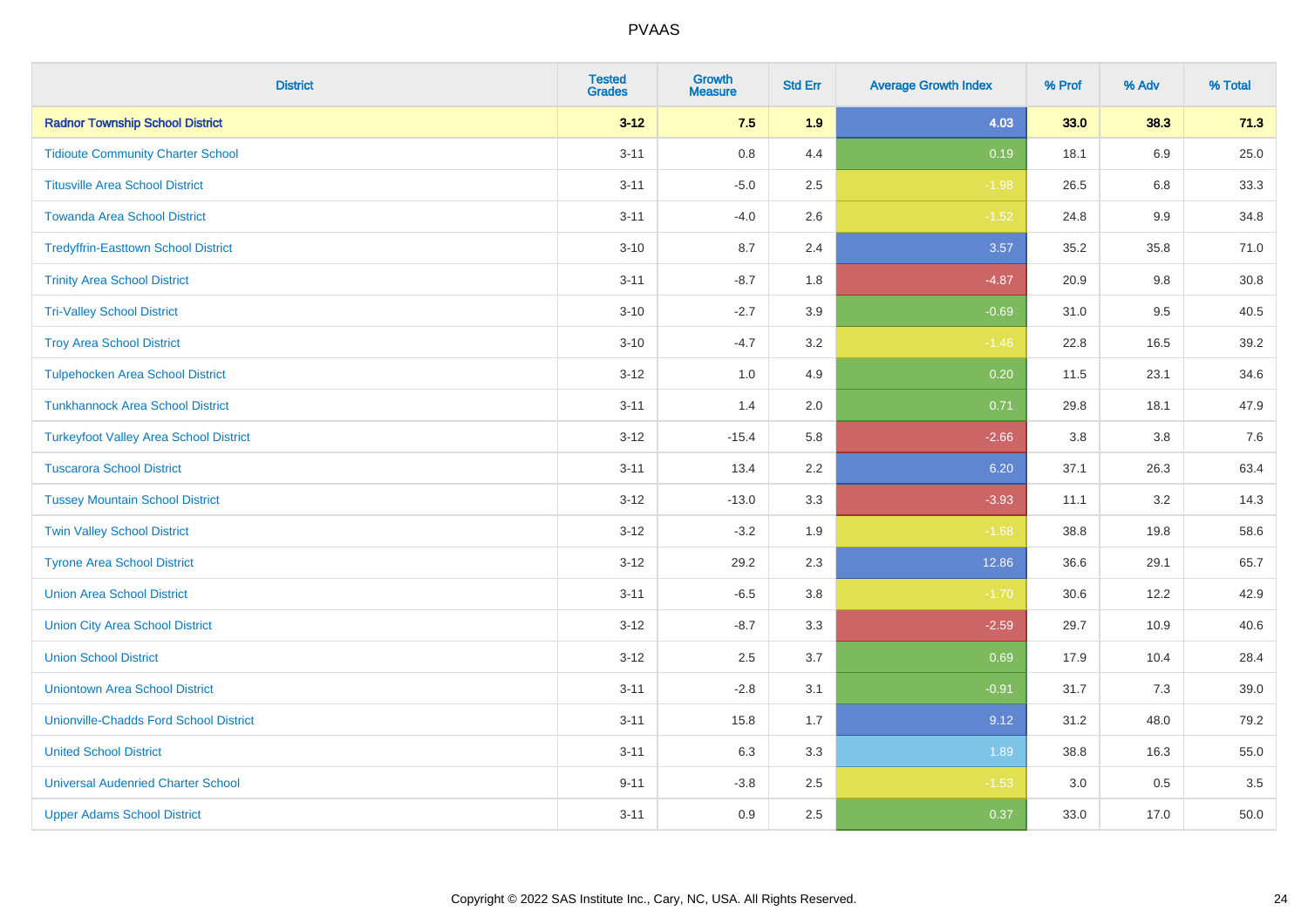| <b>District</b>                                | <b>Tested</b><br><b>Grades</b> | <b>Growth</b><br><b>Measure</b> | <b>Std Err</b> | <b>Average Growth Index</b> | % Prof | % Adv | % Total |
|------------------------------------------------|--------------------------------|---------------------------------|----------------|-----------------------------|--------|-------|---------|
| <b>Radnor Township School District</b>         | $3 - 12$                       | 7.5                             | 1.9            | 4.03                        | 33.0   | 38.3  | 71.3    |
| <b>Upper Darby School District</b>             | $3 - 12$                       | 11.2                            | 1.4            | 8.28                        | 23.8   | 11.8  | 35.6    |
| <b>Upper Dauphin Area School District</b>      | $3 - 11$                       | 16.5                            | 5.1            | 3.26                        | 37.5   | 26.8  | 64.3    |
| <b>Upper Dublin School District</b>            | $3 - 12$                       | 2.1                             | 1.8            | 1.19                        | 34.7   | 30.0  | 64.7    |
| <b>Upper Merion Area School District</b>       | $3 - 11$                       | 14.0                            | 2.0            | 7.15                        | 34.4   | 32.6  | 67.0    |
| <b>Upper Moreland Township School District</b> | $3 - 11$                       | 1.1                             | 2.0            | 0.56                        | 24.8   | 26.6  | 51.3    |
| <b>Upper Perkiomen School District</b>         | $3 - 11$                       | 5.7                             | 1.9            | 3.04                        | 25.4   | 19.9  | 45.4    |
| <b>Upper Saint Clair School District</b>       | $3 - 11$                       | 13.8                            | 1.8            | 7.86                        | 32.2   | 44.5  | 76.7    |
| Urban Pathways 6-12 Charter School             | $6 - 11$                       | $-4.1$                          | 5.7            | $-0.72$                     | 0.0    | 0.0   | $0.0\,$ |
| <b>Valley Grove School District</b>            | $3 - 10$                       | $-4.0$                          | 5.5            | $-0.72$                     | 68.4   | 15.8  | 84.2    |
| <b>Valley View School District</b>             | $3 - 11$                       | 9.3                             | 2.2            | 4.18                        | 26.6   | 23.1  | 49.7    |
| <b>Wallenpaupack Area School District</b>      | $3 - 11$                       | 8.8                             | 2.1            | 4.28                        | 28.5   | 18.9  | 47.4    |
| <b>Wallingford-Swarthmore School District</b>  | $3 - 10$                       | $5.0\,$                         | 2.2            | 2.25                        | 33.3   | 37.1  | 70.4    |
| <b>Warren County School District</b>           | $3 - 11$                       | $-0.1$                          | 1.6            | $-0.06$                     | 26.7   | 9.7   | 36.4    |
| <b>Warrior Run School District</b>             | $3 - 11$                       | 10.5                            | 2.7            | 3.86                        | 34.1   | 16.8  | 50.9    |
| <b>Warwick School District</b>                 | $3 - 11$                       | 21.7                            | 1.8            | 11.76                       | 27.7   | 36.3  | 64.0    |
| <b>Washington School District</b>              | $3 - 11$                       | $-15.9$                         | 2.9            | $-5.44$                     | 12.9   | 1.7   | 14.7    |
| <b>Wattsburg Area School District</b>          | $3 - 11$                       | 1.0                             | 2.7            | 0.36                        | 20.4   | 12.4  | 32.7    |
| <b>Wayne Highlands School District</b>         | $3 - 11$                       | 22.5                            | 2.5            | 9.16                        | 33.8   | 40.4  | 74.2    |
| <b>Waynesboro Area School District</b>         | $3 - 12$                       | 3.0                             | 1.8            | 1.67                        | 26.0   | 23.5  | 49.5    |
| <b>Weatherly Area School District</b>          | $3 - 11$                       | $-5.8$                          | 4.0            | $-1.44$                     | 32.1   | 8.9   | 41.1    |
| <b>Wellsboro Area School District</b>          | $3 - 11$                       | $-6.3$                          | 3.0            | $-2.08$                     | 24.4   | 13.4  | 37.8    |
| <b>West Allegheny School District</b>          | $3 - 12$                       | 8.6                             | 2.0            | 4.34                        | 37.3   | 27.2  | 64.5    |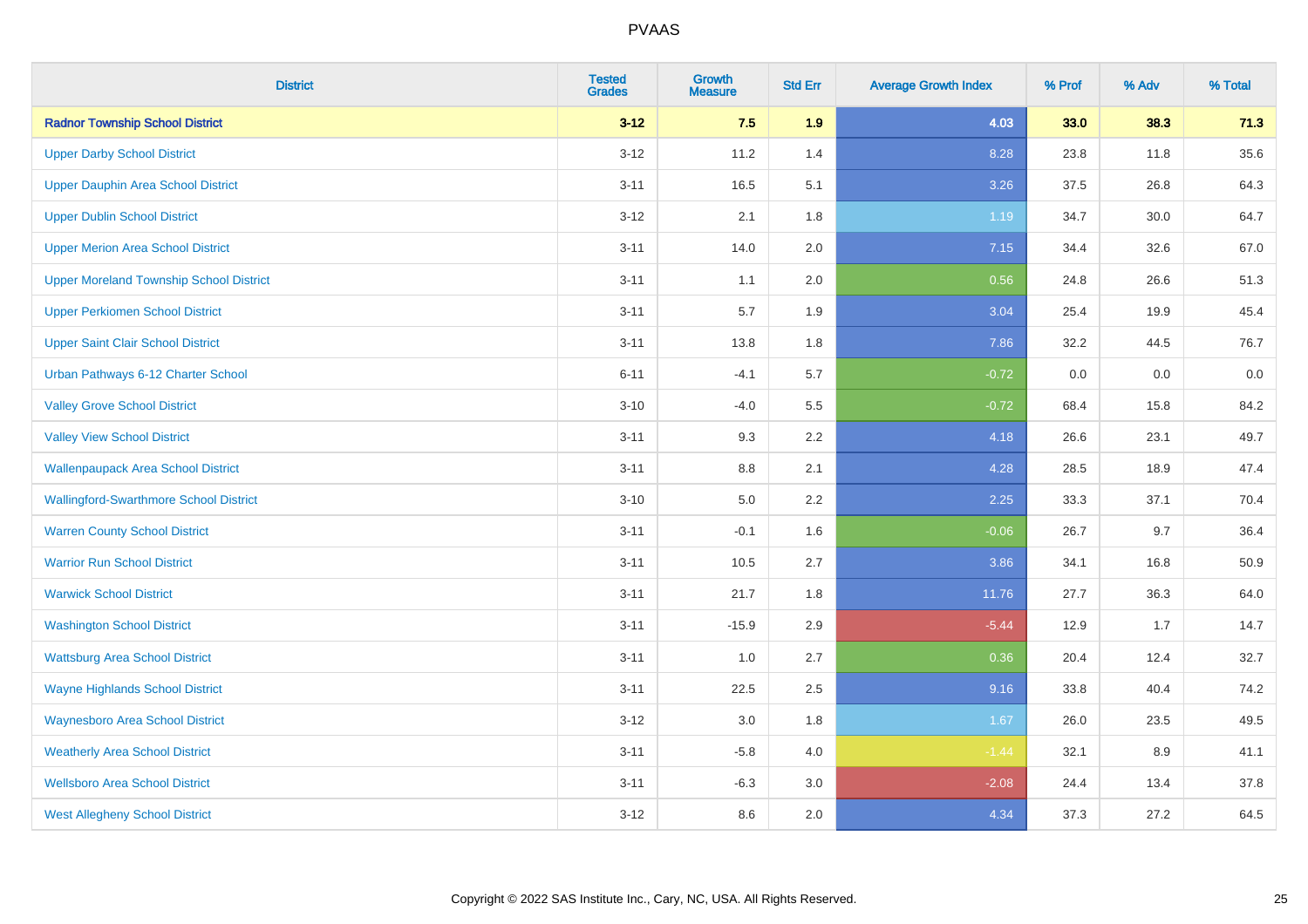| <b>District</b>                                 | <b>Tested</b><br><b>Grades</b> | <b>Growth</b><br><b>Measure</b> | <b>Std Err</b> | <b>Average Growth Index</b> | % Prof | % Adv | % Total |
|-------------------------------------------------|--------------------------------|---------------------------------|----------------|-----------------------------|--------|-------|---------|
| <b>Radnor Township School District</b>          | $3 - 12$                       | 7.5                             | 1.9            | 4.03                        | 33.0   | 38.3  | 71.3    |
| <b>West Branch Area School District</b>         | $3 - 11$                       | 17.0                            | 3.3            | 5.20                        | 47.1   | 19.1  | 66.2    |
| <b>West Chester Area School District</b>        | $3 - 11$                       | $-2.1$                          | 1.2            | $-1.83$                     | 36.4   | 23.2  | 59.6    |
| <b>West Greene School District</b>              | $3 - 11$                       | $-8.1$                          | 3.9            | $-2.08$                     | 31.0   | 11.9  | 42.9    |
| West Jefferson Hills School District            | $3 - 11$                       | 1.9                             | 1.9            | 0.99                        | 34.8   | 27.3  | 62.1    |
| <b>West Middlesex Area School District</b>      | $3 - 10$                       | $-7.4$                          | 3.5            | $-2.11$                     | 32.0   | 9.6   | 41.6    |
| <b>West Mifflin Area School District</b>        | $3 - 12$                       | $-11.9$                         | 2.5            | $-4.77$                     | 15.9   | 4.0   | 19.9    |
| <b>West Perry School District</b>               | $3 - 11$                       | 11.0                            | 2.3            | 4.76                        | 26.9   | 20.5  | 47.4    |
| <b>West Shore School District</b>               | $3 - 12$                       | 2.2                             | 1.3            | 1.68                        | 31.8   | 15.2  | 47.1    |
| <b>West Side CTC</b>                            | $9 - 10$                       | $-32.0$                         | 3.9            | $-8.16$                     | 5.9    | 0.0   | 5.9     |
| <b>West York Area School District</b>           | $3 - 12$                       | $-9.8$                          | 2.7            | $-3.57$                     | 21.9   | 10.9  | 32.8    |
| <b>Western Beaver County School District</b>    | $3 - 11$                       | $-9.3$                          | 4.2            | $-2.20$                     | 45.1   | 3.9   | 49.0    |
| <b>Western Wayne School District</b>            | $3 - 11$                       | 3.6                             | 2.6            | 1.39                        | 30.8   | 16.2  | 47.0    |
| <b>Westinghouse Arts Academy Charter School</b> | $9 - 10$                       | $-6.0$                          | 3.3            | $-1.81$                     | 20.2   | 8.9   | 29.1    |
| <b>Westmont Hilltop School District</b>         | $3 - 11$                       | $-1.0$                          | 2.8            | $-0.36$                     | 33.3   | 14.7  | 48.0    |
| <b>Whitehall-Coplay School District</b>         | $3 - 11$                       | 11.8                            | 1.7            | 7.06                        | 32.3   | 21.7  | 54.0    |
| <b>Wilkes-Barre Area School District</b>        | $3 - 11$                       | $-12.4$                         | 2.4            | $-5.18$                     | 14.2   | 3.7   | 17.9    |
| <b>William Penn School District</b>             | $3 - 12$                       | 7.0                             | 1.9            | 3.61                        | 14.0   | 7.2   | 21.3    |
| <b>Williams Valley School District</b>          | $3 - 11$                       | 2.6                             | 3.7            | 0.69                        | 17.0   | 5.1   | 22.0    |
| <b>Williamsburg Community School District</b>   | $3 - 11$                       | $-16.9$                         | 4.1            | $-4.14$                     | 22.4   | 0.0   | 22.4    |
| <b>Williamsport Area School District</b>        | $3 - 11$                       | $-11.7$                         | 1.4            | $-8.29$                     | 18.2   | 10.5  | 28.7    |
| <b>Wilmington Area School District</b>          | $3 - 11$                       | 11.1                            | 3.3            | 3.37                        | 29.8   | 26.2  | 56.0    |
| <b>Wilson Area School District</b>              | $3 - 11$                       | $-0.3$                          | 2.4            | $-0.12$                     | 35.4   | 14.6  | 50.0    |